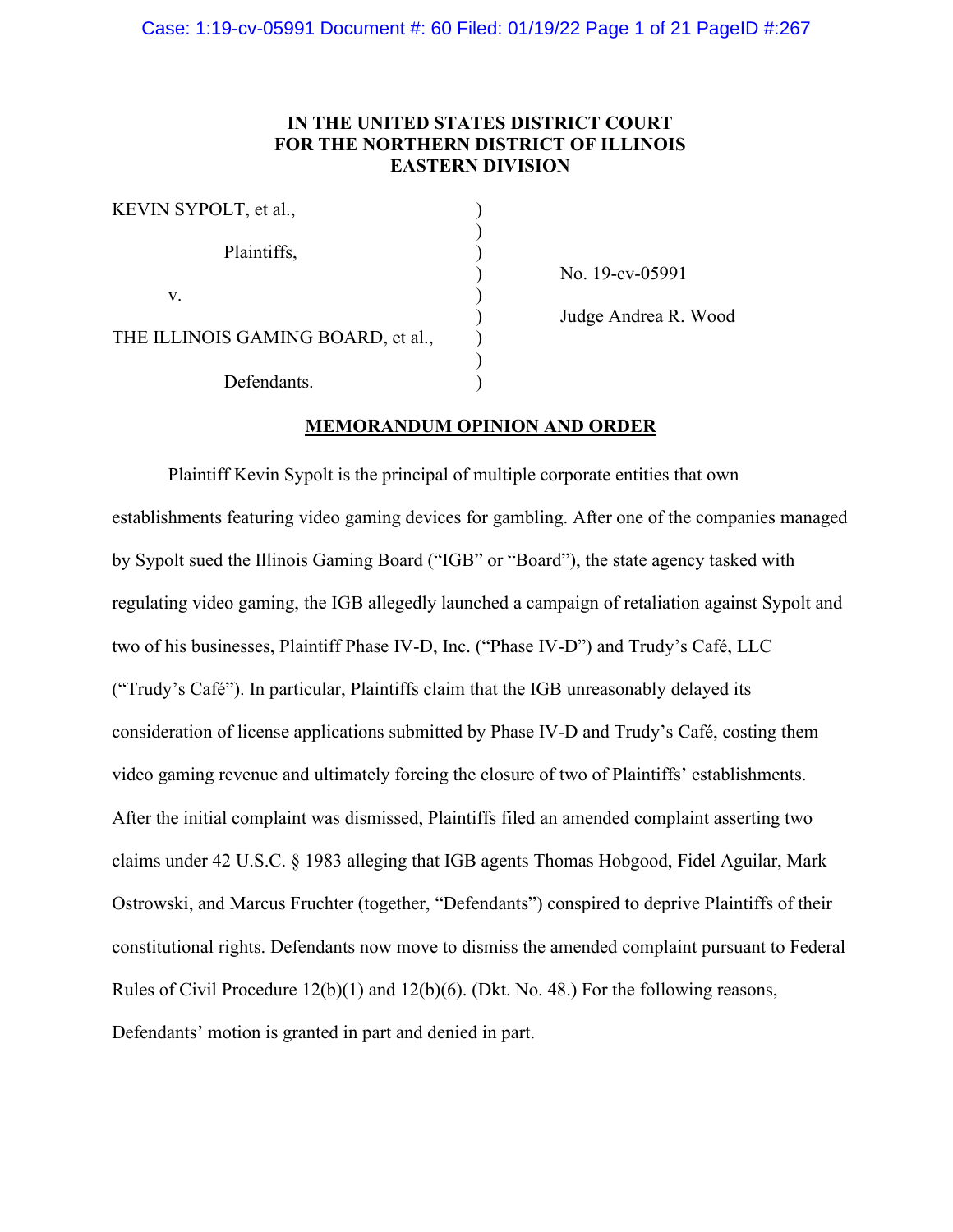#### Case: 1:19-cv-05991 Document #: 60 Filed: 01/19/22 Page 2 of 21 PageID #:268

#### **BACKGROUND**

For the purposes of the present motion to dismiss, the Court accepts all well-pleaded facts in the amended complaint as true and views those facts in the light most favorable to Plaintiffs as the non-moving parties. *Killingsworth v. HSBC Bank Nev., N.A.*, 507 F.3d 614, 618 (7th Cir. 2007). The amended complaint alleges as follows.

The IGB is a state agency composed of five members who are responsible for implementing and enforcing the Illinois Video Gaming Act, 230 ILCS 40/1 *et seq.* 230 ILCS 10/5(b), 40/78. Board members are tasked with, among other things, reviewing applications for gaming licenses and making approval determinations, as well as renewing and revoking current licenses when appropriate. *See* 230 ILCS 10/5(b)(1). The Administrator is a non-Board member who performs any and all duties assigned to him by the Board, *id.* at 10/5(a)(9), and the Board may employ other personnel as necessary to carry out its functions, *id.* at  $10/5(a)(8)$ .

Sypolt is the sole member of Trudy's Café and a majority shareholder of Phase IV-D. (Am. Compl. ¶ 5.) Sypolt, through various corporate entities such as Trudy's Café and Phase IV-D, operates bars and restaurants in various Illinois locations. (*Id.* ¶¶ 32, 42, 45, 65–67.) In 2014, one of the companies Sypolt managed, Windy City Promotions, LLC, installed electronic product promotion kiosks<sup>[1](#page-1-0)</sup> in one of its establishments. (*Id.*  $\mathbb{I}$  20.) However, there was an existing IGB advisory opinion stating that electronic promotion kiosks were illegal. (*Id.* ¶ 21.) Based on that advisory legal opinion, the IGB seized Windy City Promotions's kiosks. (*Id.*) In response, Windy City Promotions filed a lawsuit against the IGB challenging its authority to seize the electronic product promotion kiosks pursuant to that advisory opinion. (*Id.* ¶ 22.) Ultimately, Windy City

<span id="page-1-0"></span> $<sup>1</sup>$  The electronic product promotion kiosks invited participants to insert money into the kiosk in exchange</sup> for a coupon for products sold by a particular company. *Windy City Promotions, LLC v. Ill. Gaming Bd.*, 87 N.E.3d 915, 917 (Ill. App. Ct. 2017). At the same time, the participant would be automatically entered into a sweepstakes. *Id.*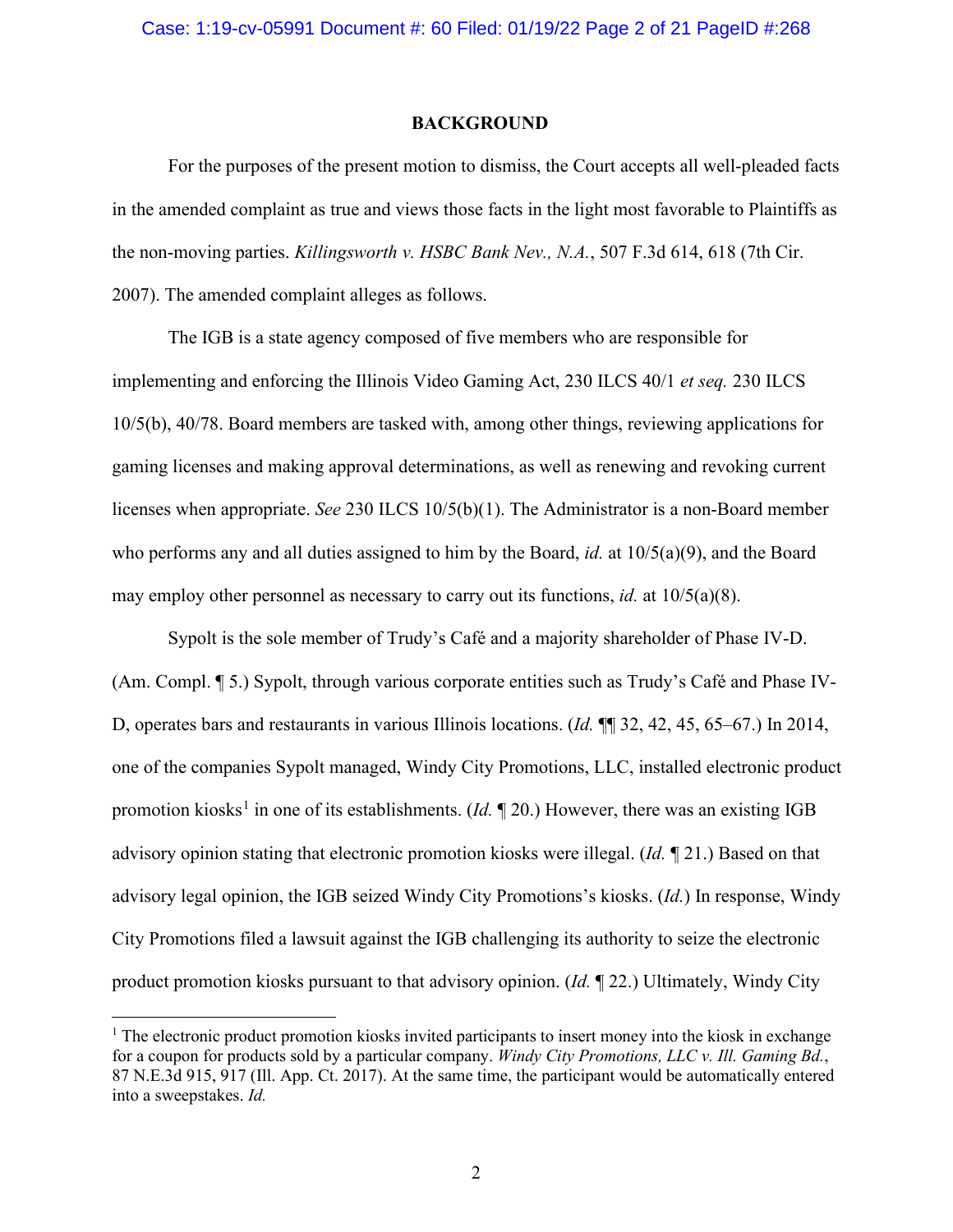#### Case: 1:19-cv-05991 Document #: 60 Filed: 01/19/22 Page 3 of 21 PageID #:269

Promotions received a ruling in its favor from the Illinois Appellate Court. (*Id.* ¶¶ 23–24); *see also Windy City Promotions, LLC v. Ill. Gaming Bd.*, 87 N.E.3d 915 (Ill. App. Ct. 2017).

According to Sypolt, many Board members and IGB staff were angry at him for successfully challenging the IGB's authority in the Windy City Promotions lawsuit. (Am. Compl. ¶¶ 25, 34.) Consequently, the IGB sought to retaliate against Sypolt by treating him unfavorably in subsequent dealings. (*Id.* ¶¶ 1, 25.) The first alleged instance of retaliation against Sypolt came indirectly, in connection with four video gaming establishment license applications submitted by Mexican Woman Gaming LLC ("MWG"), a company controlled by Sypolt's wife, Renee Fanjon. (*Id.* ¶ 26.) After delaying a vote on MWG's applications for over a year, the IGB ultimately denied the applications on May 28, 2015—fifteen days after the trial court issued a ruling favorable to Windy City Promotions in its lawsuit against the IGB. (*Id.* ¶ 27.) The IGB's then-Administrator, Defendant Ostrowski, sent a letter to Fanjon explaining that the Board denied MWG's applications because Fanjon was married to and had business associations with Sypolt, thereby giving the IGB just cause to deny MWG a video gaming establishment license. (*Id.* ¶¶ 27–28.) Specifically, Ostrowski's letter asserted that Fanjon's association with Sypolt presented a problem because Sypolt's company operated electronic product promotion kiosks that the IGB deemed illegal. (*Id.* ¶ 28.) While Ostrowski acknowledged the recent trial court ruling in favor of Windy City Promotions, he noted that the trial court ruled on procedural grounds and did not actually address the legality of the kiosks. (*Id.*)

In 2017, Sypolt's company, Phase IV-D, applied for a video gaming establishment license for its bar and restaurant, Trudy's Café Cash Island. (*Id.* ¶ 32.) Defendant Hobgood was the IGB investigator assigned to review Phase IV-D's application. (*Id.* ¶ 13.) During their first meeting on January 31, 2017, Hobgood informed Sypolt about the ill will that the Windy City Promotions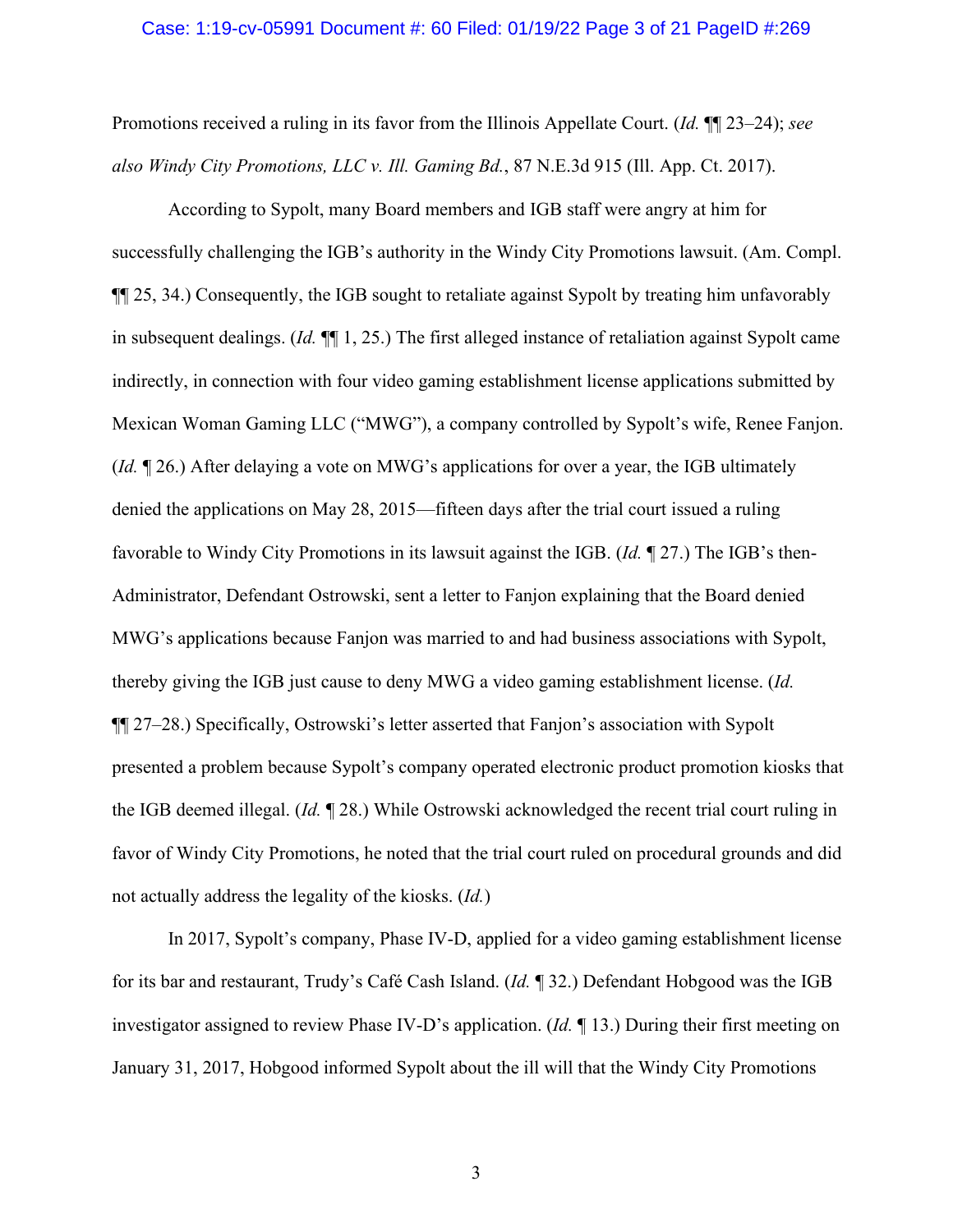#### Case: 1:19-cv-05991 Document #: 60 Filed: 01/19/22 Page 4 of 21 PageID #:270

lawsuit had engendered at the IGB and that Ostrowski was particularly upset because the Illinois Appellate Court's decision made him look like "a paper tiger"—*i.e.*, undermined his asserted power over licensing decisions. (*Id.* ¶ 34.) In addition, Hobgood told Sypolt that the IGB had (presumably compromising) photographs of Sypolt and warned him that "when you poke a bear with a stick, it may bite back." (*Id.* ¶ 35.) When the two met again in March 2017, Hobgood asked Sypolt to fulfill certain requests entirely unrelated to Phase IV-D's application. (*Id.* ¶ 36.) Specifically, Hobgood asked Sypolt to investigate whether there was any relationship between Ostrowski and the daughter of a prominent organized crime figure and instructed Sypolt to find incriminating information about an individual who was convicted in a case involving public corruption. (*Id.*)

The Board denied Phase IV-D's video gaming establishment license application on June 2, 2017, citing Phase IV-D's failure to disclose the prior denials of MWG's applications in one section of its application, even though a different section of that application contained such a disclosure. (*Id.* ¶ 37.) Phase IV-D appealed the denial of its application and the Administrative Law Judge ("ALJ") who heard the appeal recommended that the IGB grant Phase IV-D a video gaming establishment license, likening the omission of MWG's prior denials in one section to a typographical error. (*Id.* ¶¶ 38–40.) In accordance with the ALJ's recommendation, the IGB approved Phase IV-D's application. (*Id.* ¶ 41.)

A different entity controlled by Sypolt, Trudy's Café, applied for two video gaming establishment licenses in 2018. First, on September 26, 2018, Trudy's Café applied for a license for its establishment in Midlothian, Illinois. (*Id.* ¶ 43.) Shortly thereafter, on November 29, 2018, Trudy's Café submitted an application for its establishment in Sauk Village, Illinois. (*Id.* ¶ 45.) Once again, Hobgood was assigned to review the applications that Sypolt submitted through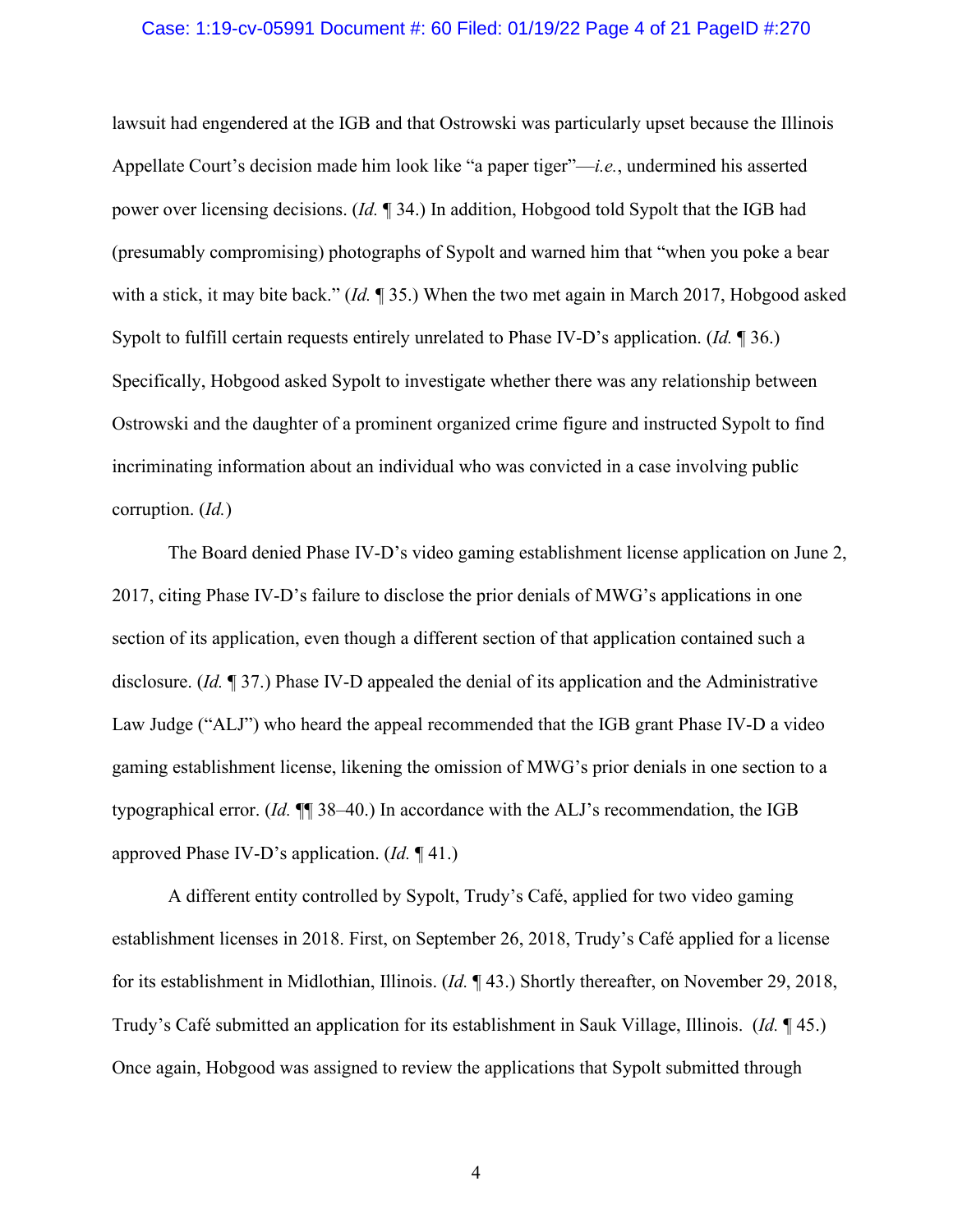#### Case: 1:19-cv-05991 Document #: 60 Filed: 01/19/22 Page 5 of 21 PageID #:271

Trudy's Café. When the two first discussed the applications in January 2019, Hobgood told Sypolt that another IGB investigator, Defendant Aguilar, was looking to build a case to deny Trudy's Café's applications and also revoke Phase IV-D's license by linking those companies with Windy City Promotions and the MWG. (*Id.* ¶ 46.) Further, Hobgood warned Sypolt that he would not submit Trudy's Café's applications for another eight months and that the Board would not vote on the applications in 2019. (*Id.*) About a month later, Hobgood and Aguilar both interviewed Sypolt in connection with Trudy's Café's applications. (*Id.* ¶ 47.) Most of Aguilar's questions focused on the Windy City Promotions litigation, which had no relevance to Trudy's Café's pending applications. (*Id.*)

When Hobgood and Sypolt met on March 4, 2019, Hobgood advised Sypolt that Aguilar was working to ensure the denial of both of Trudy's Café's applications in retaliation for the Windy City Promotions lawsuit. (*Id.* ¶ 48.) Hobgood explained that the Board's members had "long memories" and a practice of delaying votes on applications submitted by applicants who were disliked by IGB staff, with the hope that the delay would drive the disfavored applicants out of business. (*Id.*) Also during the meeting, Hobgood admitted to Sypolt that while the MWG's four applications were initially recommended for approval, Ostrowski successfully lobbied the Board to vote to deny the applications due to Fanjon's association with Sypolt. (*Id.* ¶ 31.)

About three months later, Hobgood informed Sypolt that he would recommend that the Board deny Trudy's Café's two applications and also revoke Phase IV-D's license in retaliation for the Windy City Promotions lawsuit. (*Id.* ¶ 49.) By that time, Ostrowski had left his IGB Administrator position but Hobgood explained that the IGB "higher ups" remained upset that the lawsuit had undermined Ostrowski. (*Id.*) In August 2019, Sypolt reported to Ostrowski's successor as IGB Administrator, Defendant Fruchter, that Hobgood had made improper and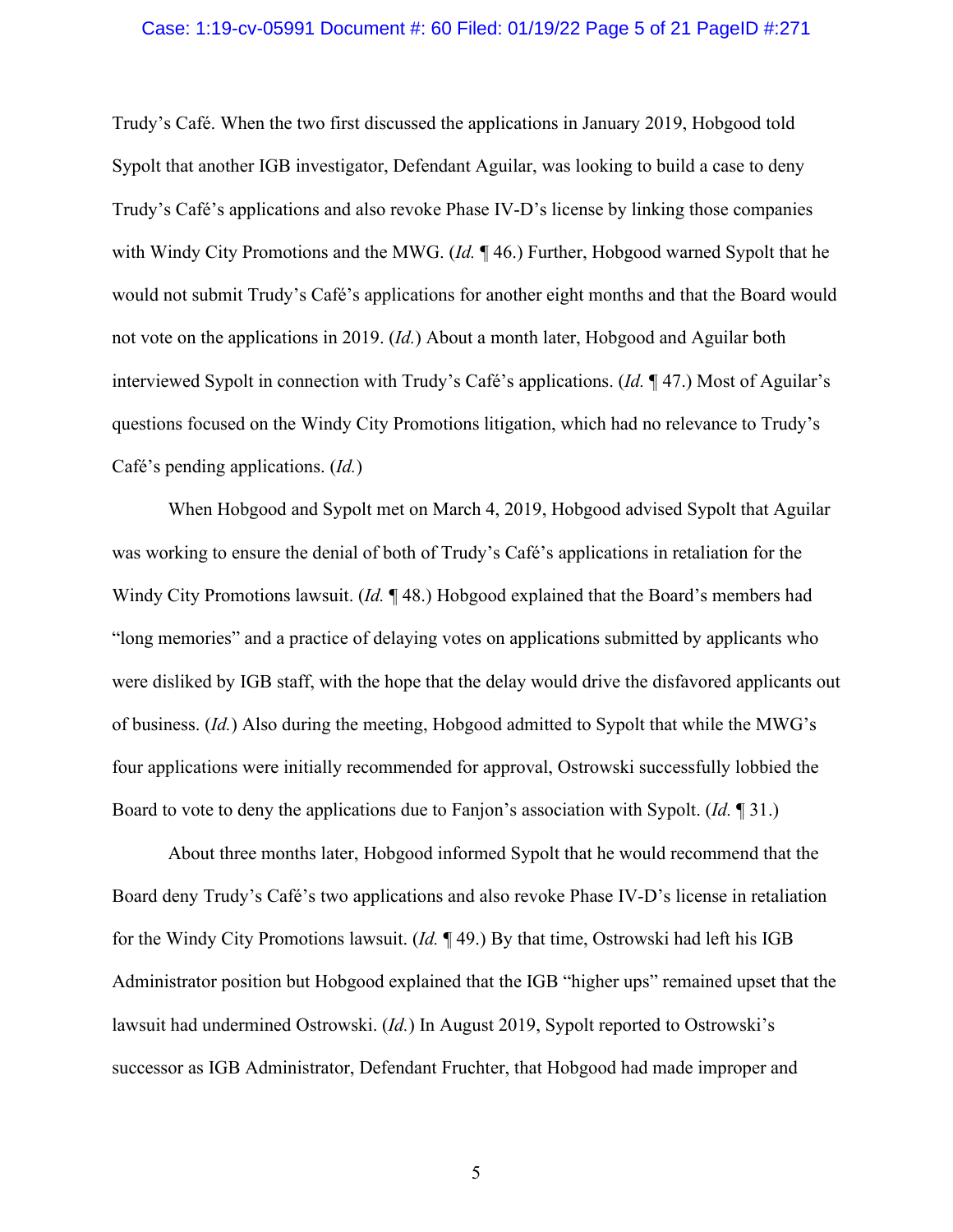#### Case: 1:19-cv-05991 Document #: 60 Filed: 01/19/22 Page 6 of 21 PageID #:272

irrelevant requests during the March 2017 meeting concerning Phase IV-D's application. (*Id.* ¶ 50.) Fruchter responded only by asking why Sypolt had not reported Hobgood's improper requests earlier. (*Id.*)

Over the several months that Trudy's Café's two applications were pending, the Board voted on video gaming establishment license applications submitted by hundreds of establishments, many similar in size and location to Trudy's Café's establishments. (*Id.* ¶ 51.) Lacking the anticipated revenue from video gaming, Trudy's Café could not afford to keep the Midlothian and Sauk Village establishments open and had to shut both down. (*Id.* ¶ 52.) Finally, on November 7, 2019 (two months after the commencement of the present litigation), the Board issued an initial denial of both applications. (*Id.* ¶¶ 53–54.) In response, Trudy's Café requested an evidentiary hearing before an ALJ. (*Id.* ¶ 55.) Ultimately, the ALJ recommended that the applications be denied because neither of the establishments had a liquor license, a statutory precondition for issuance of a video gaming establishment license. (*Id.* ¶¶ 57–61.) Both the Midlothian and Sauk Village establishments had a liquor license when they were open but surrendered their licenses after the IGB's delay forced their closure. (*Id.* ¶¶ 56–59.) Based on the ALJ's recommendation, the Board issued a final ruling denying Trudy's Café's applications on April 21, 2021. (*Id.* ¶ 62.)

Plaintiffs have brought the present lawsuit alleging that the IGB's delay in voting on Phase IV-D and Trudy's Café's applications caused Plaintiffs' businesses to suffer substantial losses. In their original complaint, Plaintiffs asserted various constitutional and common law tort claims against Hobgood, Aguilar, Ostrowski, Fruchter, the IGB, and certain current and former Board members. This Court dismissed the claims against the IGB as barred by the Eleventh Amendment and the § 1983 claims against the Board members based on principles of quasi-judicial immunity.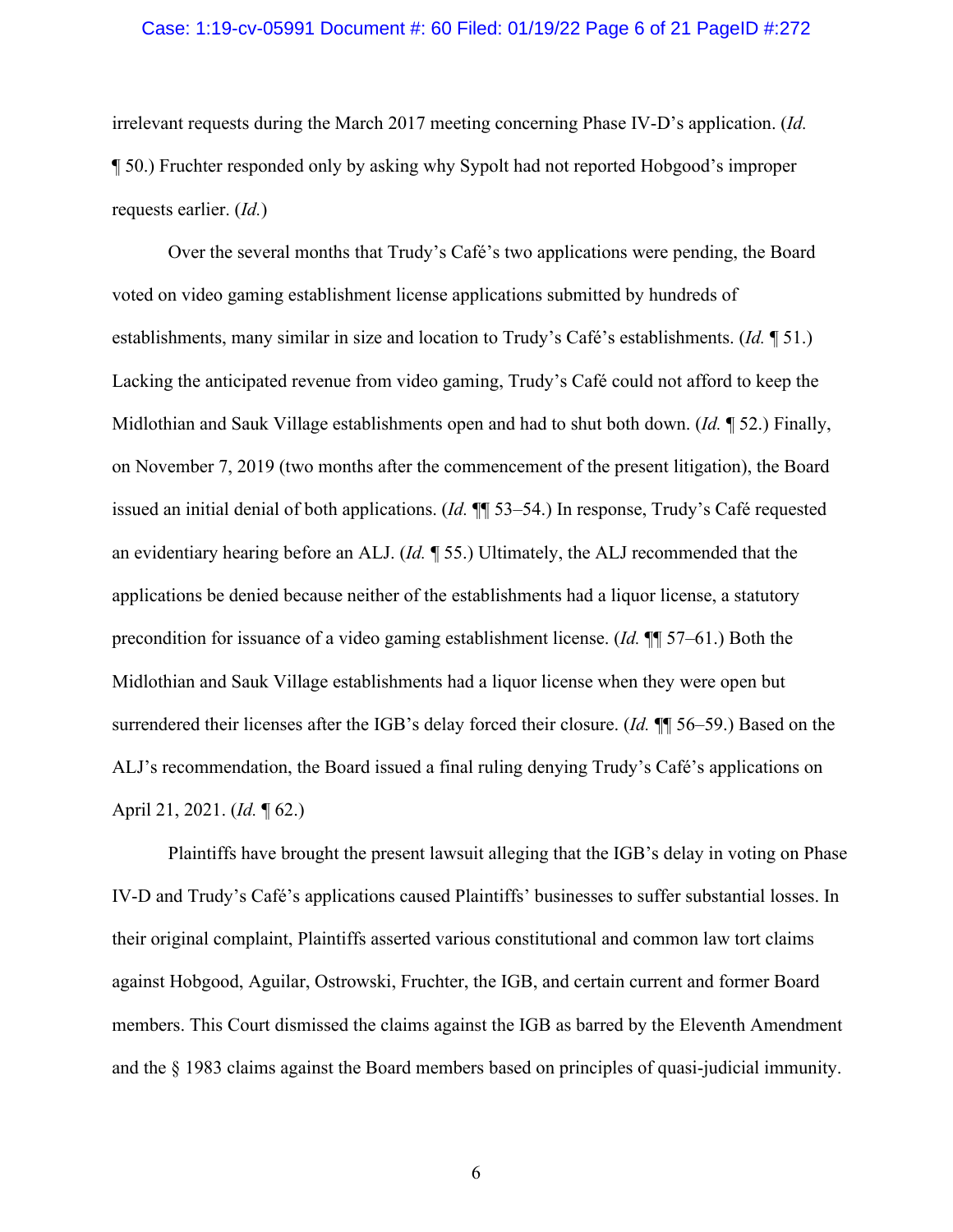The remainder of the claims were dismissed without prejudice for failure to state a claim. Plaintiffs subsequently submitted the present amended complaint, which asserts two § 1983 conspiracy claims against only Hobgood, Aguilar, Ostrowski, and Fruchter.<sup>[2](#page-6-0)</sup>

## **DISCUSSION**

Plaintiffs contend that Defendants conspired to deprive Plaintiffs of their Fourteenth Amendment rights to equal protection and to retaliate against them for exercising their First Amendment rights. Once again, Defendants move to dismiss all claims. First, Defendants argue that the claims against Ostrowski and Fruchter must be dismissed for lack of standing pursuant to Rule 12(b)(1). Then, Defendants argue that the remaining claims should be dismissed under Rule 12(b)(6) for failure to state a claim. The Court begins by addressing whether Plaintiffs have standing to assert their claims against Ostrowski and Fruchter.

### **I. Standing**

According to Defendants, Plaintiffs lack standing to bring their claims against Ostrowski and Fruchter because the amended complaint's allegations fail to establish that either Defendant's conduct caused any injury to Plaintiffs.

Standing is an essential component of Article III's limitation of federal courts' judicial power only to cases or controversies. *Lujan v. Defenders of Wildlife*, 504 U.S. 555, 560 (1992). "The doctrine limits the category of litigants empowered to maintain a lawsuit in federal court to seek redress for a legal wrong." *Spokeo, Inc. v. Robins*, 136 S. Ct. 1540, 1547 (2016). There are three elements that constitute the "irreducible constitutional minimum" of standing. *Lujan*, 504

<span id="page-6-0"></span><sup>&</sup>lt;sup>2</sup> Counts III and IV of the amended complaint assert two state-law conspiracy claims. Plaintiffs have now conceded that sovereign immunity precludes them from pursuing those claims in federal court. (Pl.'s Resp. to Defs. Rule 12(b)(1) and (6) Mot. to Dismiss at 6, Dkt. No. 50.) Accordingly, Counts III and IV are dismissed without prejudice to Plaintiffs pursuing relief in the Illinois Court of Claims. *See generally Parmar v. Madigan*, 106 N.E.3d 1004, 1007–10 (Ill. 2018).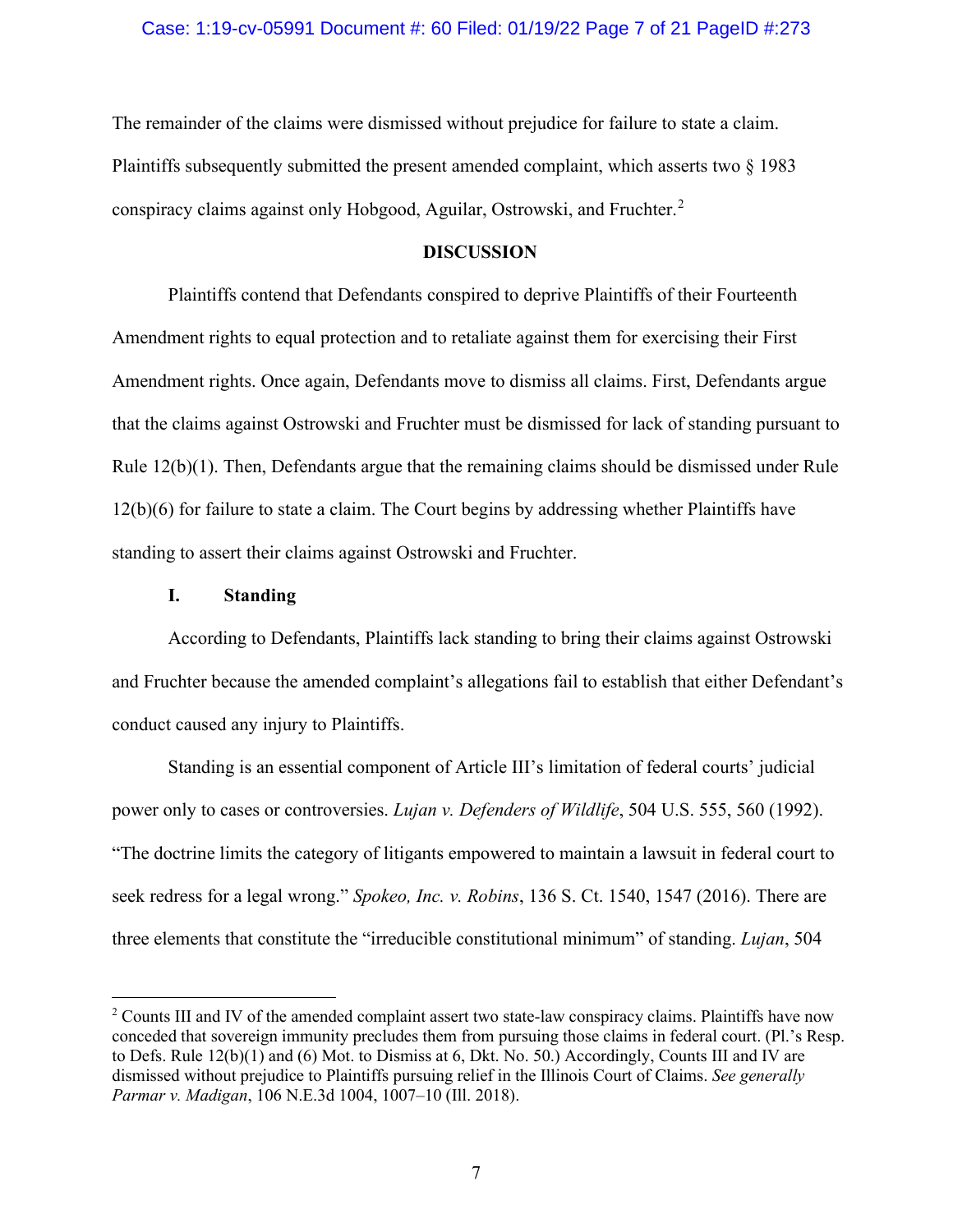#### Case: 1:19-cv-05991 Document #: 60 Filed: 01/19/22 Page 8 of 21 PageID #:274

U.S. at 560. A "plaintiff must have (1) suffered an injury in fact, (2) that is fairly traceable to the challenged conduct of the defendant, and (3) that is likely to be redressed by a favorable judicial decision." *Spokeo*, 136 S. Ct. at 1547 (internal quotation marks omitted). Where a plaintiff does not have Article III standing, a federal district court lacks subject-matter jurisdiction to hear his or her claims. *Simic v. City of Chicago*, 851 F.3d 734, 738 (7th Cir. 2017).

A defendant may raise either a facial or factual challenge to a plaintiff's standing. *Silha v. ACT, Inc.*, 807 F.3d 169, 173 (7th Cir. 2015). A facial challenge requires "only that the court look to the complaint and see if the plaintiff has sufficiently *alleged* a basis of subject[-]matter jurisdiction." *Apex Digit., Inc. v. Sears, Roebuck & Co.*, 572 F.3d 440, 443 (7th Cir. 2009). By contrast, "a factual challenge lies where the complaint is formally sufficient but the contention is that there is *in fact* no subject[-]matter jurisdiction." *Id.* at 444 (internal quotation marks omitted). Where a defendant mounts a factual challenge, "the court may look beyond the pleadings and view any evidence submitted to determine if subject[-]matter jurisdiction exists." *Silha*, 807 F.3d at 173. Once a defendant has proffered evidence calling the plaintiff's standing into question, "the presumption of correctness that [is] accord[ed] to a complaint's allegations falls away . . . and the plaintiff bears the burden of coming forward with competent proof that standing exists." *Apex Digit.*, 572 F.3d at 444 (internal quotation marks and citations omitted).

As to Ostrowski, Defendants have come forward with evidence showing that Ostrowski left the IGB in March  $2018<sup>3</sup>$  $2018<sup>3</sup>$  $2018<sup>3</sup>$  and thus claim that he could not have been involved in any decision causing an injury to Plaintiffs. But while Defendants suggest Ostrowski left the IGB only a short time after Phase IV-D submitted its video gaming establishment license application (and thus could not have been involved in any misconduct related to the IGB's consideration of that

<span id="page-7-0"></span><sup>&</sup>lt;sup>3</sup> Defendants attach to their brief in support of their motion to dismiss a copy of the IGB's meeting minutes from April 2018 for the purpose of showing the presence of an acting administrator instead of Ostrowski. (*See* Defs. Mem. of Law in Support of Their Rule 12(b)(1) and (b) Mot. To Dismiss, Ex. 1, Dkt. No. 49-1.)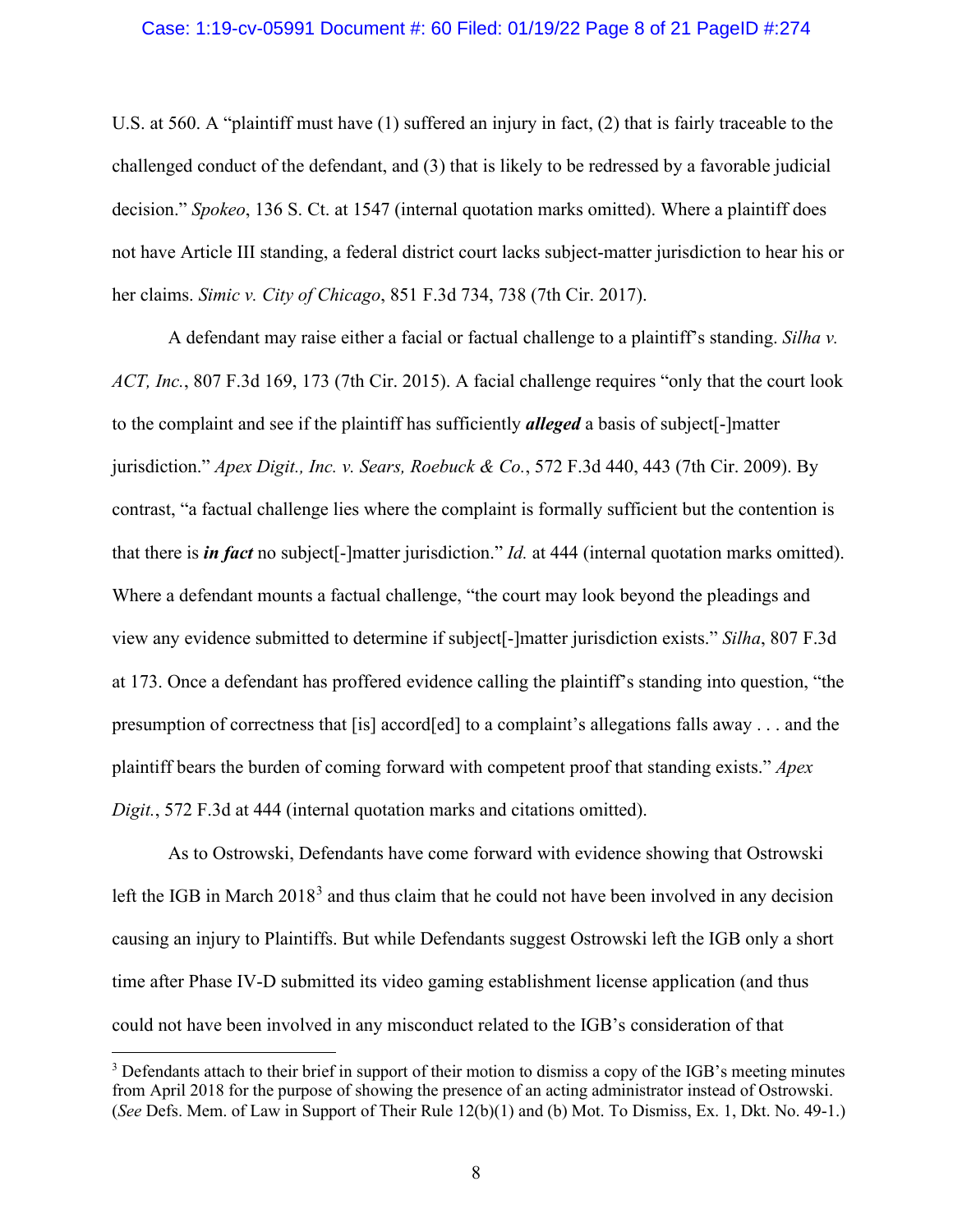#### Case: 1:19-cv-05991 Document #: 60 Filed: 01/19/22 Page 9 of 21 PageID #:275

application), their purported evidence does not establish when prior to March 2018 he left the IGB or that he left before he could injure Plaintiffs. Indeed, assuming that Ostrowski departed the IGB in March 2018, that would not be inconsistent with Plaintiffs' allegations. In particular, Plaintiffs allege that Phase IV-D submitted its application in January 2017 and that the IGB initially denied that application in June 2017 based on a technicality. Both events occurred prior to March 2018. Plaintiffs also allege that the technicality cited by the IGB as the basis for its initial denial was pretext and that the fact that Hobgood, in the course of his investigation of Phase IV-D's application, warned Sypolt that Ostrowski was upset with him supports a reasonable inference that Ostrowski wrongfully involved himself in the IGB's initial denial. That inference is supported by Ostrowski's earlier alleged interference with the approval of the MWG's applications simply because MWG's principal was Sypolt's wife.

Moreover, even if Ostrowski left the IGB before Trudy's Café submitted its two video gaming establishment license applications, that would not necessarily mean that he could not be held liable for the denial of those applications. "The doctrine of civil conspiracy extends liability for a tort, here the deprivation of constitutional rights, to persons other than the actual wrongdoer." *Hostrop v. Bd. of Junior Coll. Dist. No. 515*, 523 F.2d 569, 576 (7th Cir. 1975) (citation omitted). Thus, "a conspiracy may be used as the legal mechanism through which to impose liability on each and all the defendants without regard to the person doing the particular act." *Id.* (internal quotation marks omitted); *see also Tillman v. Burge*, 813 F. Supp. 2d 946, 990 (N.D. Ill. 2011) ("The very purpose of the conspiracy doctrine is to hold coconspirators liable for the substantive acts of those with whom they have entered a conspiracy."). Here, Plaintiffs have pleaded that Ostrowski joined the conspiracy and that the overt acts in furtherance of the conspiracy caused them damage. *See Hostrop*, 523 F.2d at 576 ("The damage for which recovery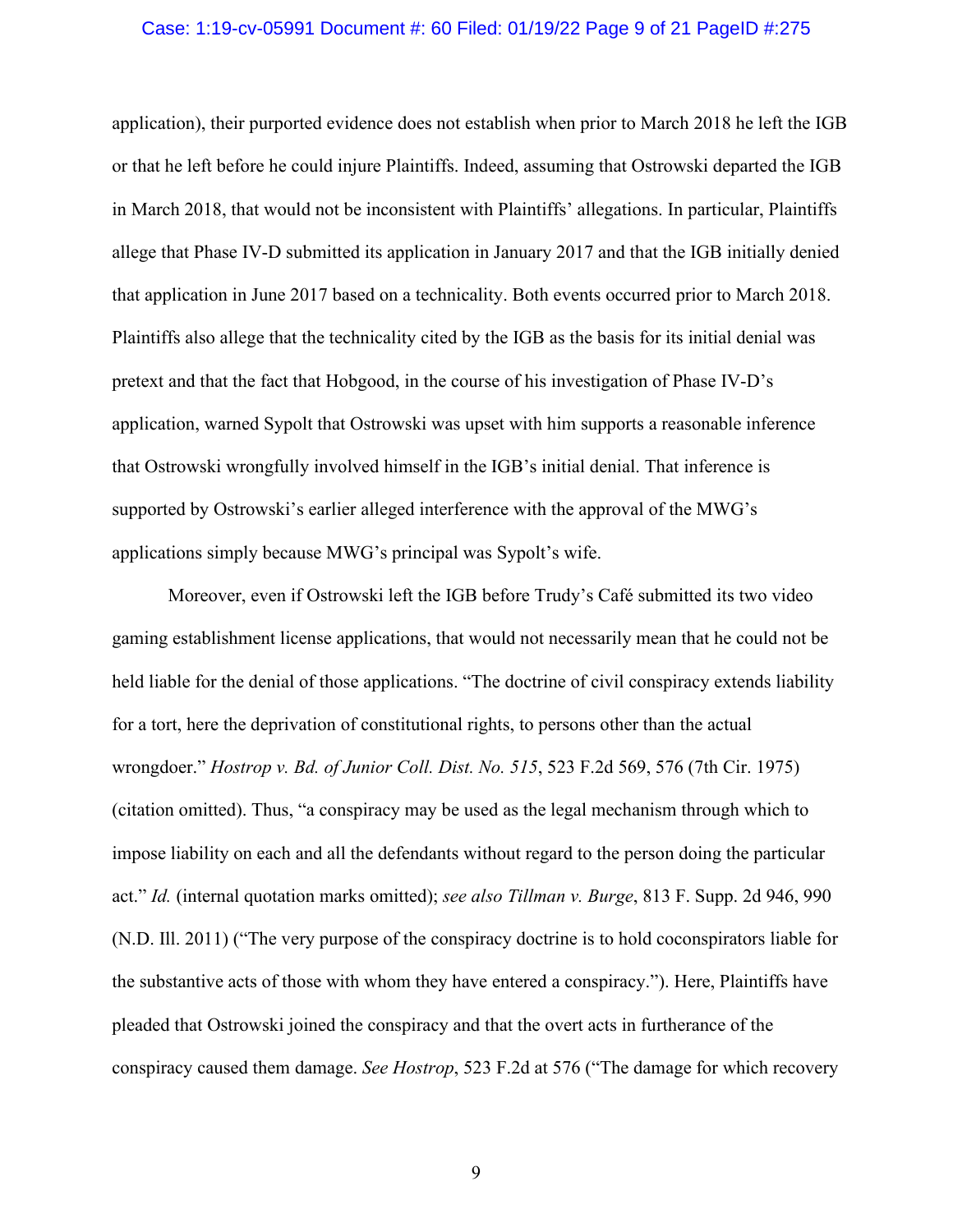#### Case: 1:19-cv-05991 Document #: 60 Filed: 01/19/22 Page 10 of 21 PageID #:276

may be had in a civil action is not the conspiracy itself but the injury to the plaintiff produced by specific overt acts." (internal quotation marks omitted)). That Ostrowski left the IGB before certain of the overt acts occurred does not matter because once an individual joins a conspiracy, he may be held liable for any wrongful act committed in furtherance of the conspiracy. *Cf. United States v. Patel*, 879 F.2d 292, 294 (7th Cir. 1989) (explaining in a criminal conspiracy that a conspirator cannot limit his responsibility for the conspiracy's consequences by ceasing to participate but must instead take some affirmative action to abandon the conspiracy).

Similarly, as to Fruchter, it is enough for present purposes that Plaintiffs have pleaded Fruchter's involvement in the conspiracy. That Fruchter did not join the IGB until May 2019 does not absolve him from liability for overt acts from before that time. *Cf. United States v. Read*, 658 F.2d 1225, 1230 (7th Cir. 1981) ("Each conspirator is liable for overt acts of every other conspirator done in furtherance of the conspiracy, whether the acts occurred before or after he joined the conspiracy."). And while Defendants argue that the amended complaint's only allegation specific to Fruchter says nothing about his involvement in a conspiracy, that is a Rule 12(b)(6) issue, which the Court will address below. For purposes of Rule 12(b)(1), Plaintiffs have standing to bring their claims against Ostrowski and Fruchter because they have pleaded that they were injured by a conspiracy that those two Defendants joined.

### **II. Rule 12(b)(6)**

To survive a Rule 12(b)(6) motion, "a complaint must contain sufficient factual matter, accepted as true, to 'state a claim to relief that is plausible on its face.'" *Ashcroft v. Iqbal*, 556 U.S. 662, 678 (2009) (quoting *Bell Atl. Corp. v. Twombly*, 550 U.S. 544, 570 (2007)). This pleading standard does not necessarily require a complaint to contain detailed factual allegations. *Twombly*, 550 U.S. at 555. Rather, "[a] claim has facial plausibility when the plaintiff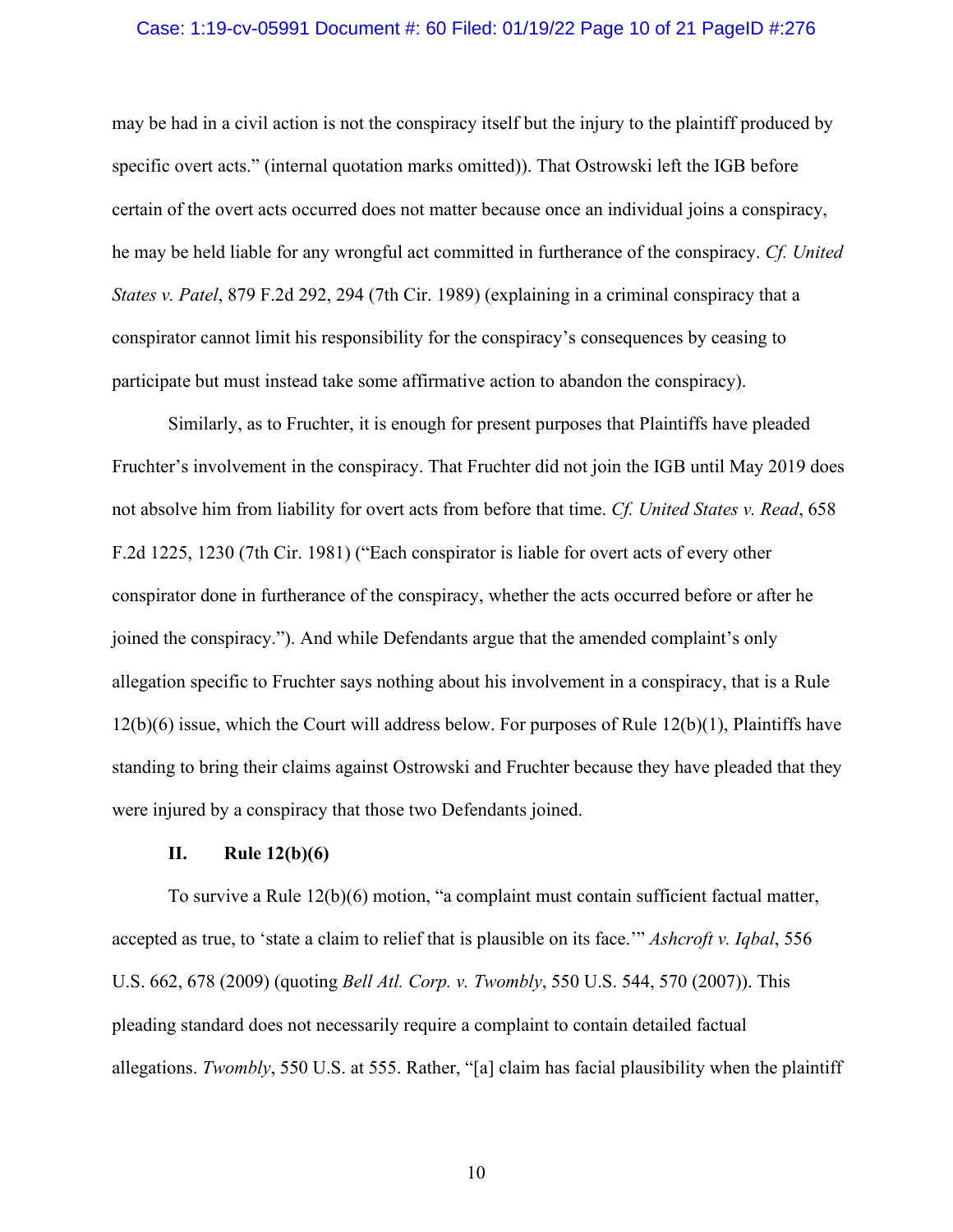#### Case: 1:19-cv-05991 Document #: 60 Filed: 01/19/22 Page 11 of 21 PageID #:277

pleads factual content that allows the court to draw the reasonable inference that the defendant is liable for the misconduct alleged." *Adams v. City of Indianapolis*, 742 F.3d 720, 728 (7th Cir. 2014) (quoting *Iqbal*, 556 U.S. at 678).

Plaintiffs bring two civil conspiracy claims pursuant to 42 U.S.C. § 1983, alleging that Defendants conspired to violate Plaintiffs' equal protection and First Amendment rights. To state a  $\S$  1983 conspiracy claim, a plaintiff must allege that there was "(1) an express or implied agreement among defendants to deprive plaintiff of his or her constitutional rights and (2) actual deprivations of those rights in the form of overt acts in furtherance of the agreement." *Wheeler v. Piazza*, 364 F. Supp. 3d 870, 880 (N.D. Ill. 2019) (quoting *Scherer v. Balkema*, 840 F.2d 437, 442 (7th Cir. 1988)). Moreover, because "conspiracy is not an independent basis for liability" plaintiff must "show an underlying constitutional violation and demonstrate that the defendants agreed to cause the constitutional harm." *Fulton v. Bartik*, Nos. 20 C 3118, 20 C 3119, 2021 WL 2712060, at \*11 (N.D. Ill. July 1, 2021). Here, Defendants contend that the amended complaint should be dismissed because Plaintiffs' conspiracy claims are barred by the intracorporate conspiracy doctrine. Alternatively, Defendants argue that Plaintiffs fail to plead adequately the existence of an unlawful conspiracy or any underlying violations of Plaintiffs' constitutional rights.

#### **A. Intracorporate Conspiracy Doctrine**

The intracorporate conspiracy doctrine provides that "an agreement between or among agents of the same legal entity, when the agents act in their official capacities, is not an unlawful conspiracy." *Ziglar v. Abbasi*, 137 S. Ct. 1843, 1867 (2017). While the Seventh Circuit has applied the intracorporate conspiracy doctrine to conspiracy claims brought under 42 U.S.C. § 1985, *Wright v. Ill. Dep't of Children & Family Servs.*, 40 F.3d 1492, 1508 (7th Cir. 1994), it has not addressed the applicability of the doctrine to § 1983 conspiracy claims in a published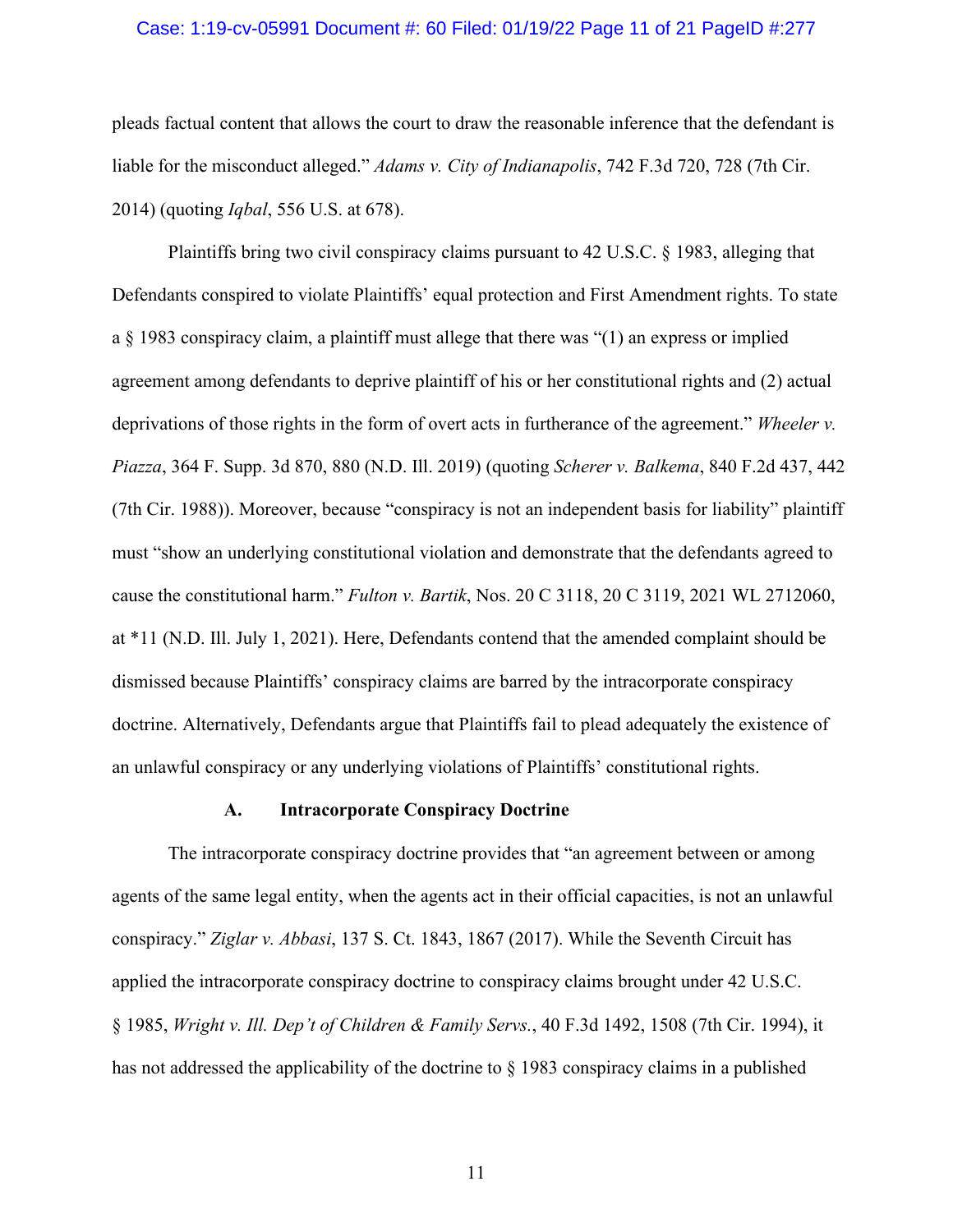## Case: 1:19-cv-05991 Document #: 60 Filed: 01/19/22 Page 12 of 21 PageID #:278

opinion, [4](#page-11-0) *Liggins v. City of Chicago*, No. 1:20-cv-04085, 2021 WL 2894167, at \*5 (N.D. Ill. July 9, 2021). Two other Circuits have concluded that the intracorporate conspiracy doctrine applies in § 1983 actions just as in § 1985 actions. *See Jackson v. City of Cleveland*, 925 F.3d 793, 818 (6th Cir. 2019); *Grider v. City of Auburn*, 618 F.3d 1240, 1261 (11th Cir. 2010).

Defendants assert that most courts in this District have found the intracorporate conspiracy doctrine applicable to § 1983 claims. *See Strauss v. City of Chicago*, 346 F. Supp. 3d 1193, 1210 (N.D. Ill. 2018) ("Most courts in this district have held that [the intracorporate conspiracy doctrine] applies to conspiracy claims under 42 U.S.C. § 1983."). On the other hand, the Seventh Circuit "has on various occasions affirmed conspiracy claims involving only police officers from the same department." *Liggins*, 2021 WL 2894167, at \*5 (citing *Geinosky v. City of Chicago*, 675 F.3d 743, 749 (7th Cir. 2012); *Jones v. City of Chicago*, 856 F.2d 985, 992 (7th Cir. 1988); *Bell v. City of Milwaukee*, 746 F.2d 1205, 1253–61 (7th Cir. 1984)). Thus, "district courts have overwhelmingly declined to dismiss conspiracy claims against police officers pursuant to the intracorporate conspiracy doctrine." *Id.*

Even assuming that the intracorporate conspiracy doctrine does apply to § 1983 conspiracy claims, there are nonetheless two exceptions to the doctrine. Specifically, the Seventh Circuit has held that the intracorporate conspiracy doctrine is inapplicable "(1) 'where corporate employees are shown to have been motivated solely by personal bias'; and (2) where 'the conspiracy was part of some broader discriminatory pattern, or permeated the ranks of the

<span id="page-11-0"></span><sup>4</sup> In an unpublished opinion relied upon by Defendants, the Seventh Circuit stated, in dicta, that because all defendants in a § 1983 action were public employees, "a conspiracy claim has no role to play." *Scott v. City of Chicago*, 619 F. App'x 548 (7th Cir. 2015). Courts in this District, however, have noted that in making that pronouncement, the Seventh Circuit relied on § 1985(3) caselaw. *See Pena v. Otiz*, 521 F. Supp. 3d 747, 751 (N.D. Ill. 2021). One court suggested, based on the circumstances, that the Seventh Circuit "assumed that [the *Scott*] Plaintiff was seeking to state a conspiracy claim under § 1985." *Wheeler*, 364 F. Supp. 3d at 881 n.7. Thus, this Court does not find *Scott* particularly instructive as to whether the Seventh Circuit would apply the intracorporate conspiracy doctrine to  $\S$  1983 conspiracy claims.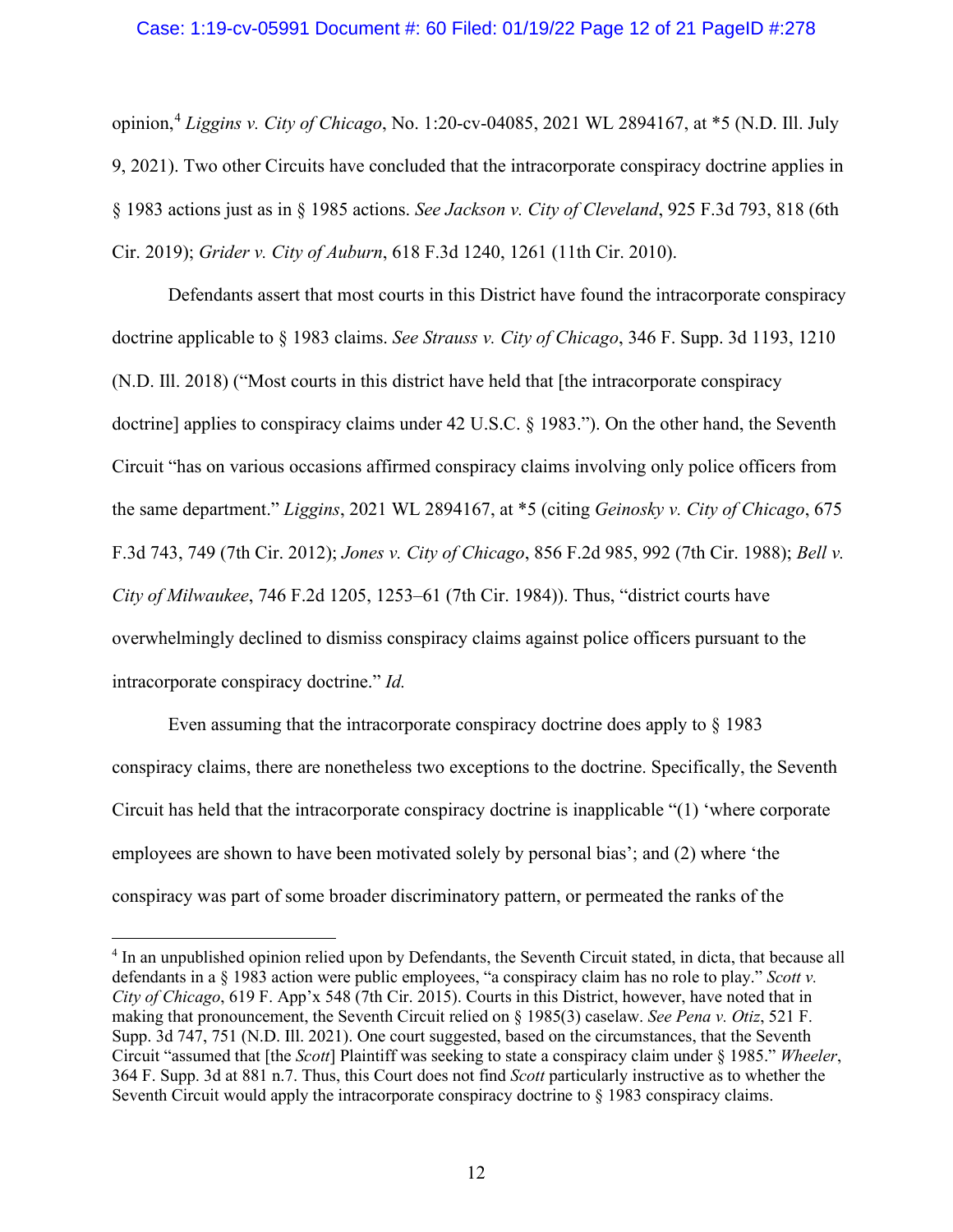#### Case: 1:19-cv-05991 Document #: 60 Filed: 01/19/22 Page 13 of 21 PageID #:279

organization's employees.'" *Spalding v. City of Chicago*, 24 F. Supp. 3d 765, 779 (N.D. Ill. 2014) (quoting *Hartman v. Bd. of Trs. of Cmty. Coll. Dist. No. 508*, 4 F.3d 465, 470–71 (7th Cir. 1993)). Accepting the allegations in the amended complaint as true, as it must at this stage in the proceedings, the Court finds that both exceptions would apply here. First, Plaintiffs have alleged that Sypolt and his businesses were targeted only because Ostrowski and the IGB were upset at him for challenging their authority in the Windy City Promotions lawsuit. If Defendants are found to have treated Plaintiffs' applications unfavorably only because they were angry at Sypolt, the interests of the IGB "would have played no part in the employees' collective action, so the action could not have been taken within the scope of employment." *Hartman*, 4 F.3d at 470; *see also Drager v. Vill. of Bellwood*, 969 F. Supp. 2d 971, 985 (N.D. Ill. 2013) (holding that the intracorporate conspiracy doctrine did not apply where the plaintiff sufficiently alleged that defendants "acted with personal animus to retaliate against" the plaintiff for exercising his free speech rights).

Plaintiffs have also alleged that it was not just Defendants who were biased against them but that animus toward Plaintiffs permeated the entire IGB. For example, Hobgood allegedly told Sypolt that the Windy City Promotions litigation "had angered many [Board] members and [IGB] staff" and that the Board "purposefully delays voting on applications submitted by applicants who its staff members do not like with the goal of driving those applicants out of business." (Am. Compl. ¶¶ 34, 48.) And Defendants' efforts at undermining Plaintiffs' applications would necessarily require Board members to vote consistent with those efforts since it is the Board that has the final say on agency action.<sup>[5](#page-12-0)</sup> *See Spalding*, 24 F. Supp. 3d at 780 (declining to apply the

<span id="page-12-0"></span><sup>5</sup> Plaintiffs allege that the Board (*i.e.*, the IGB's voting members) was a participant in the conspiracy. (*E.g.*, Am. Compl. ¶¶ 64, 71, 76.) Because of the Court's ruling on the previous motion to dismiss holding that the IGB was entitled to sovereign immunity and its members had absolute immunity, they cannot be held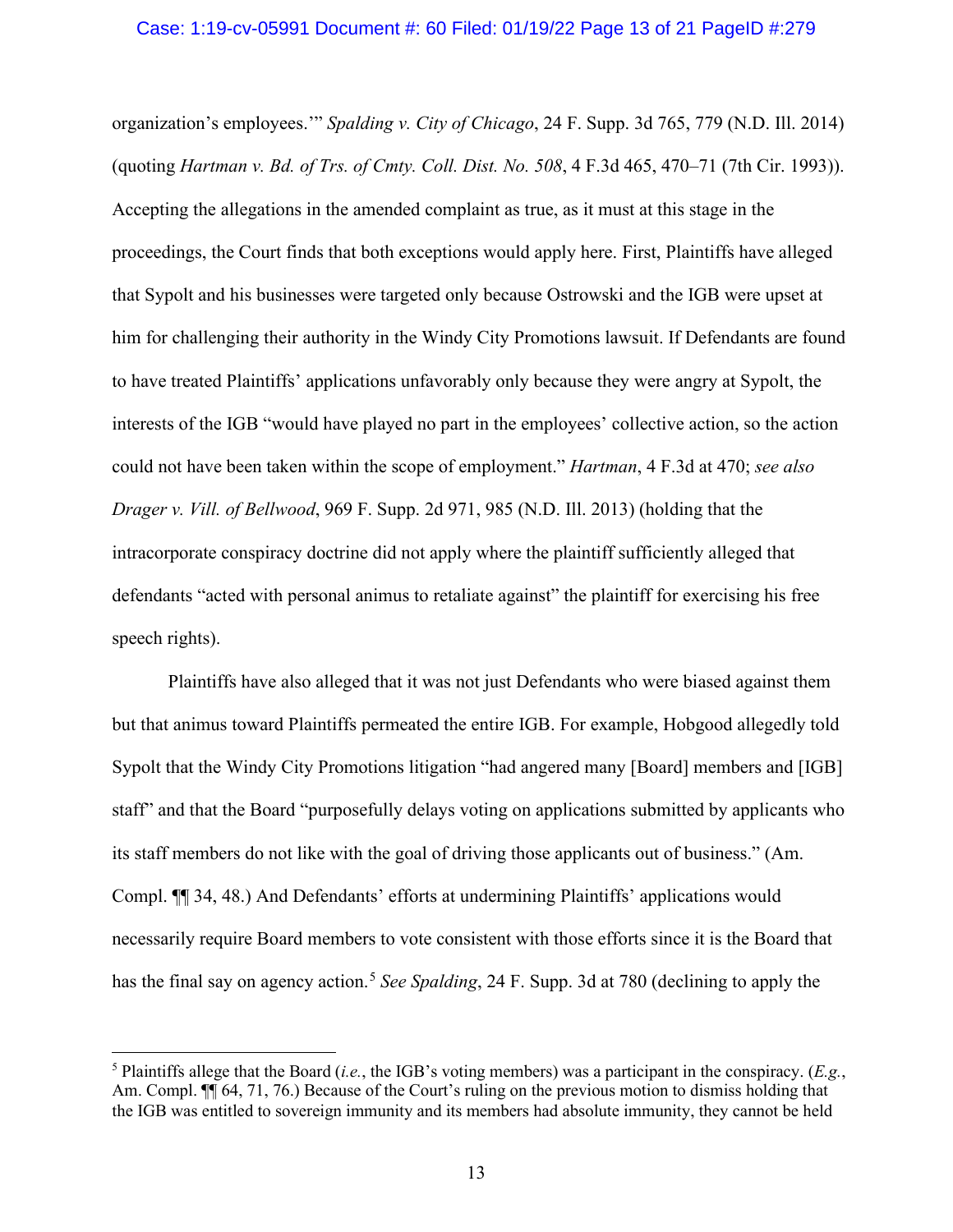#### Case: 1:19-cv-05991 Document #: 60 Filed: 01/19/22 Page 14 of 21 PageID #:280

intracorporate conspiracy doctrine where the complaint alleged "a widespread pattern of retaliation by multiple defendants throughout the [Chicago Police Department's] ranks"). Finally, Defendants' conspiracy allegedly involved unfavorable actions taken with respect to three different video gaming establishment license applications and occurred over a period spanning more than four years. *See Mnyofu v. Bd. of Educ. of Rich Twp. High Sch. Dist. 227*, 832 F. Supp. 2d 940, 949 (N.D. Ill. 2011) (applying the broad discriminatory pattern exception where the plaintiff alleged a conspiracy involving multiple acts taken over a period of 16 months). And that does not even take into account Plaintiff's allegations regarding unfavorable treatment directed toward Sypolt's wife. Thus, insofar as the intracorporate conspiracy doctrine applies to § 1983 conspiracy claims, it does not furnish a basis for dismissal of the amended complaint at this stage because Plaintiffs' allegations support the application of both exceptions to the doctrine.

#### **B. Existence of Conspiracy**

Defendants next argue that Plaintiffs have failed to plead the existence of a conspiracy adequately. To plead a § 1983 conspiracy, a plaintiff need only allege "a plausible account of a conspiracy." *Geinosky*, 675 F.3d at 749. That requires a plaintiff to "indicate the parties, general purpose, and approximate date, so that the defendant has notice of what he is charged with." *Drager*, 969 F. Supp. 2d at 984 (internal quotation marks omitted). Further, it is not necessary at this stage for a plaintiff to "establish what roles the individual defendants played nor does [the plaintiff] need to allege facts dispositively proving a 'meeting of the minds.'" *Haliw v. City of South Elgin*, No. 19 C 01515, 2020 WL 1304697, at \*3 (N.D. Ill. Mar. 18, 2020). "At the same time, the plaintiff must allege that 'a particular defendant joined the conspiracy and knew of its

liable for their involvement in the alleged conspiracy. Accordingly, they are not named as Defendants in the amended complaint.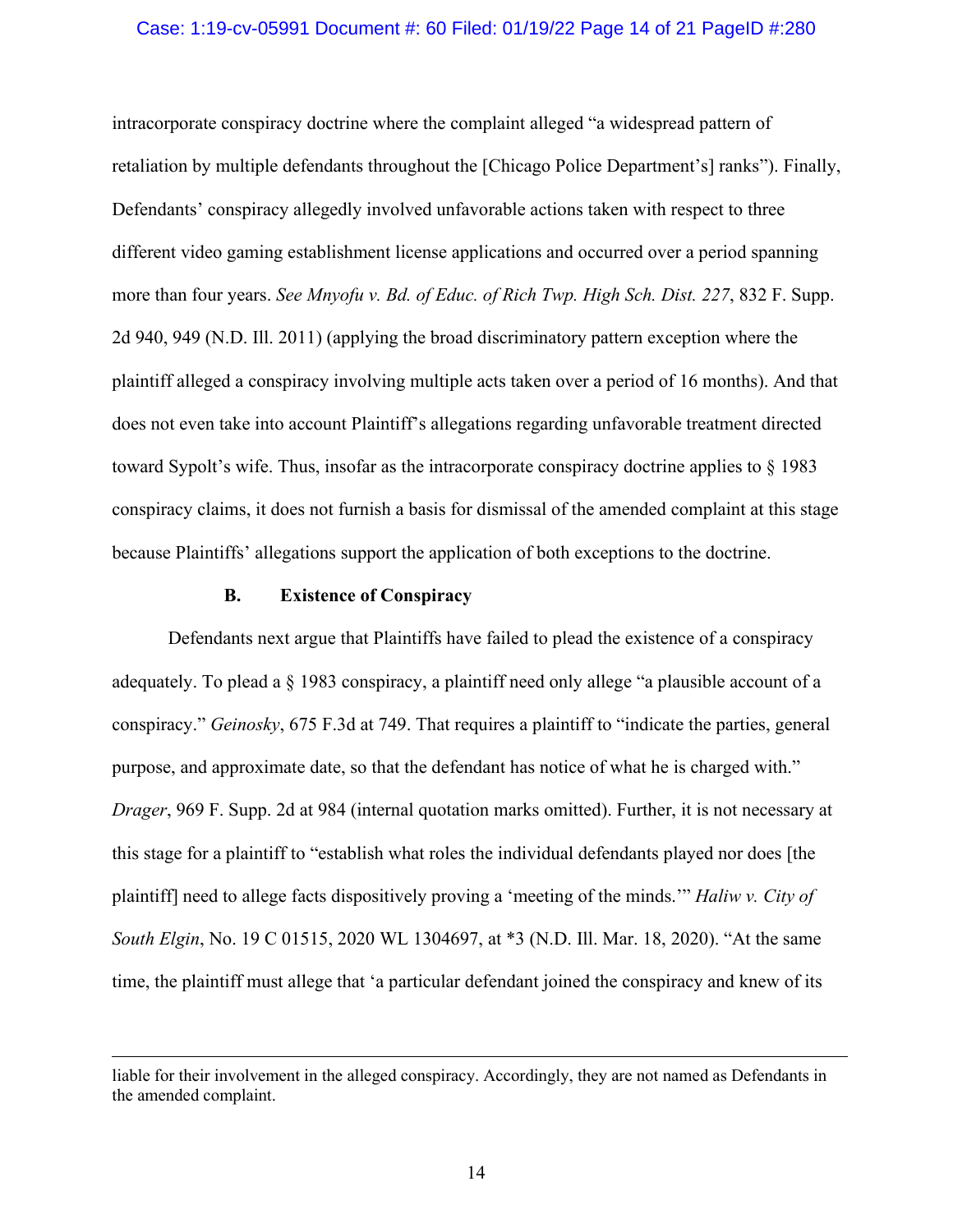scope.'" *Fulton*, 2021 WL 2712060, at \*11 (quoting *Bank of Am., N.A. v. Knight*, 725 F.3d 815, 818 (7th Cir. 2013)).

Here, the Court finds that Plaintiffs sufficiently allege the existence of a conspiracy with respect to Hobgood, Aguilar, and Ostrowski. Specifically, Plaintiffs allege an agreement between those Defendants and the IGB to retaliate against Sypolt for prosecuting the Windy City Promotions lawsuit by having the Board unreasonably delay votes on Plaintiffs' video gaming establishment license applications, thereby depriving Plaintiffs of video gaming revenue during the pendency of the applications. The alleged conspiracy began, at the latest, in 2017 when Phase IV-D submitted its video gaming establishment license application and extended through April 2021 when the IGB issued its final ruling denying Trudy's Café's two applications.

Plaintiffs' allegations also plausibly suggest that Hobgood, Aguilar, and Ostrowski joined the conspiracy and knew of its scope. It was Hobgood who recounted many of the details of the conspiracy to Sypolt, explaining to Sypolt that Aguilar "would ensure that Trudy's Café would not receive" the licenses for which it had applied and that Ostrowski had directed certain retaliatory actions against Sypolt. (Am. Compl. ¶¶ 31, 48.) Hobgood further related that the IGB purposefully delayed votes on applications submitted by disfavored applicants with the goal of driving them out of business. (*Id.* ¶ 48.) And Plaintiffs allege that Hobgood directly participated in the conspiracy himself by recommending that the Board deny Trudy's Café's applications and revoke Phase IV-D's application in retaliation for the Windy City Promotions lawsuit. (*Id.* ¶ 49.) Taken together, Plaintiffs' allegations tend to show that Hobgood, Aguilar, and Ostrowski took coordinated action with the common purpose of undermining Plaintiffs' video gaming establishment license applications and the goal of causing Plaintiffs financial loss.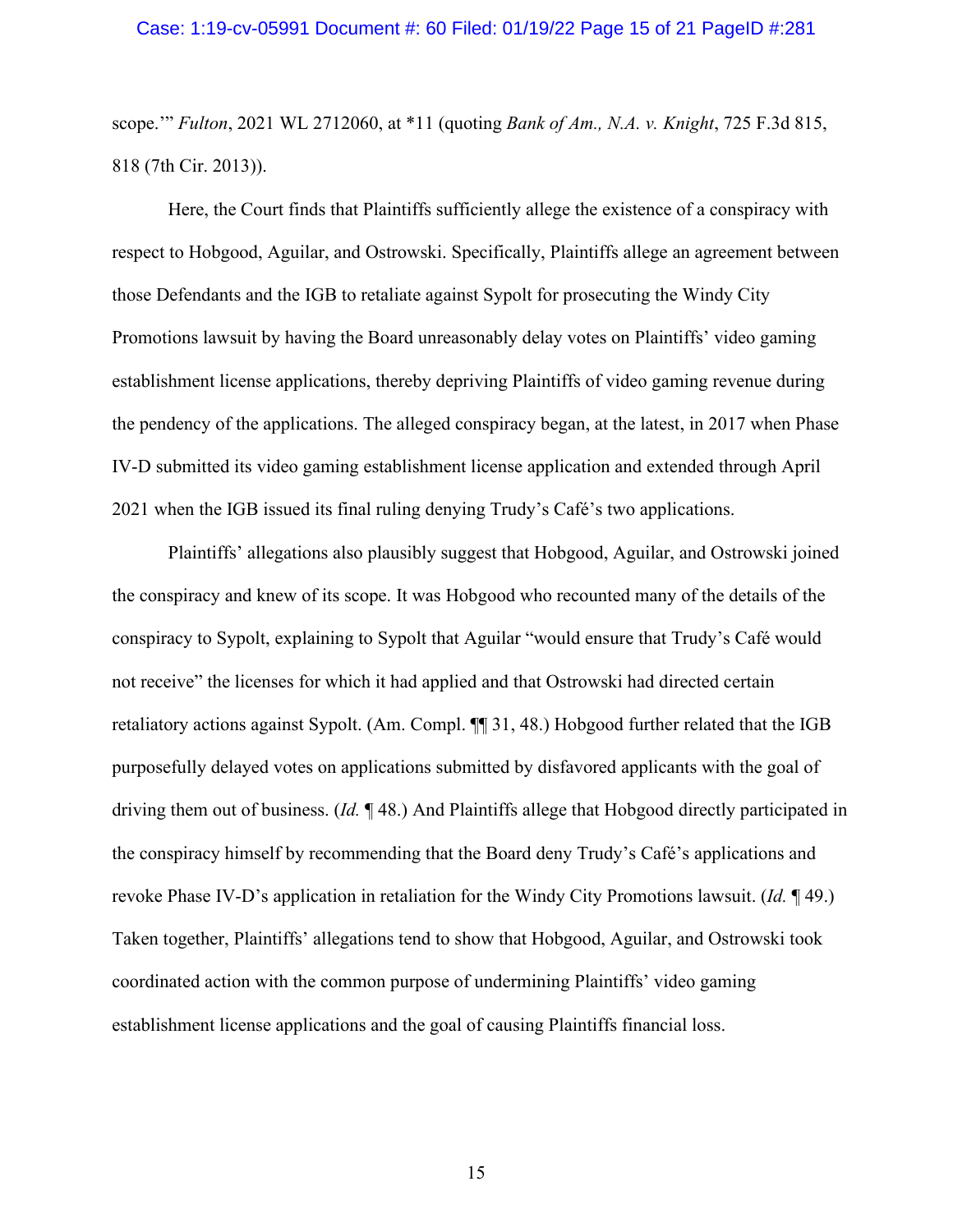#### Case: 1:19-cv-05991 Document #: 60 Filed: 01/19/22 Page 16 of 21 PageID #:282

On the other hand, the amended complaint's allegations are sparse as to Fruchter's knowledge of and involvement in the purported conspiracy. Although Defendants cite the dearth of allegations specific to Fruchter as a reason for dismissal under Rule  $12(b)(1)$ , as discussed above, the issue is better viewed as whether Plaintiffs have stated a claim against him. The Court concludes that they have not. Plaintiffs' sole specific allegation concerning Fruchter's conduct is that when Fruchter learned that Hobgood had made certain improper requests of Sypolt, his only response was to ask why Sypolt had not reported that information earlier. (*Id.* ¶ 50.) That allegation sheds no light on whether Fruchter was aware of the conspiracy or agreed to participate in it. Nor does the fact that Fruchter assumed Ostrowski's Administrator position at the IGB, by itself, support a reasonable inference that Fruchter joined the conspiracy against Plaintiffs. *See Cooney v. Rossiter*, 583 F.3d 967, 971 (7th Cir. 2009) (explaining that "mere suspicion that persons adverse to the plaintiff had joined a conspiracy against him" was not sufficient, and dismissing a defendant who was merely alleged to have aided co-conspirators in continuing violations of the plaintiff's constitutional rights); *see also Bell v. City of Milwaukee*, 746 F.2d 1205, 1255 (7th Cir. 1984) (stating that one cannot infer a supervisor's participation in a conspiracy simply on the basis of his supervisory position), *overruled on other grounds by Russ v. Watts*, 414 F.3d 783 (7th Cir. 2005).

The Court thus concludes that Plaintiffs have adequately pleaded the existence of a conspiracy and the involvement of Hobgood, Aguilar, and Ostrowski. But because Plaintiffs' limited allegations against Fruchter fail plausibly to allege that he joined the conspiracy and knew of its scope, the claims against Fruchter are dismissed.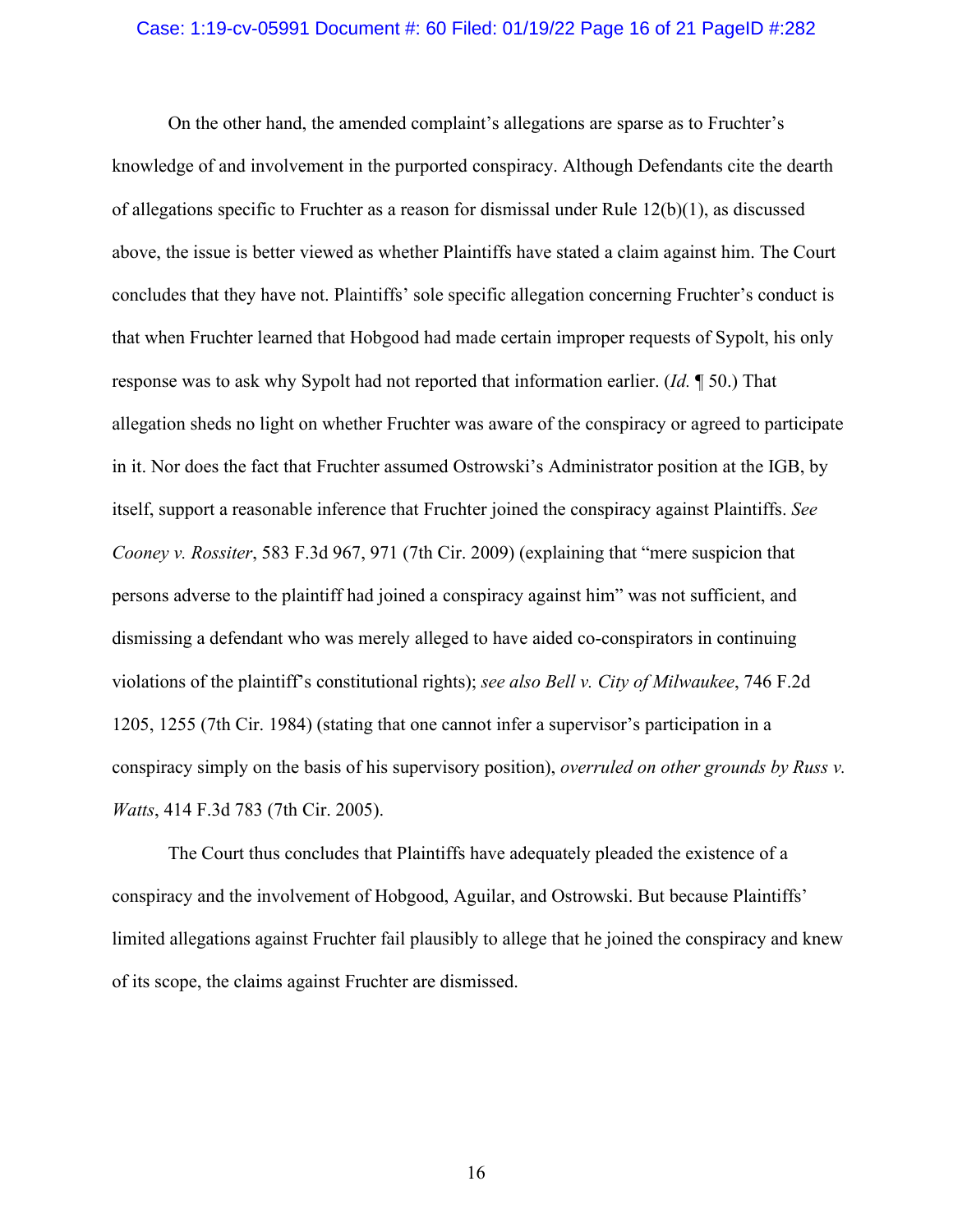## **C. Underlying Constitutional Violations**

Finally, a viable § 1983 conspiracy claim must be predicated on an underlying constitutional harm. Here, Plaintiffs allege that Defendants violated their rights under the Equal Protection Clause of the Fourteenth Amendment and the First Amendment.

## *i. Equal Protection*

Plaintiffs assert a class-of-one equal protection claim. Although equal protection claims usually address "governmental classifications that affect some groups of citizens differently than others," a plaintiff does not necessarily need to allege class-based discrimination to maintain such a claim. *Engquist v. Or. Dep't of Agric.*, 553 U.S. 591, 601 (2008) (internal quotation marks omitted). Rather, a plaintiff may bring a valid equal protection claim as a "class of one" by alleging that he "has been intentionally treated differently from others similarly situated and that there is no rational basis for the difference in treatment." *Vill. of Willowbrook v. Olech*, 528 U.S. 562, 564 (2000) (per curiam). At the motion to dismiss stage, a plaintiff asserting a class-of-one equal protection claim "must allege facts sufficient to overcome the presumption of rationality that applies to government classifications." *D.B. ex rel. Kurtis B. v. Kopp*, 725 F.3d 681, 686 (7th Cir. 2013) (internal quotation marks omitted).

"The classic class-of-one claim is illustrated when a public official, with no conceivable basis for his action other than spite or some other improper motive[,] comes down hard on a hapless private citizen." *Swanson v. City of Chetek*, 719 F.3d 780, 784 (7th Cir. 2013) (internal quotation marks omitted). It remains an open question in the Seventh Circuit whether a class-ofone plaintiff must plead personal animus or improper motive as an element of the claim. The Seventh Circuit, sitting *en banc*, split three ways on the question in *Del Marcelle v. Brown County Corp.*, 680 F.3d 887 (7th Cir. 2012) (*en banc*), with no position obtaining a majority. The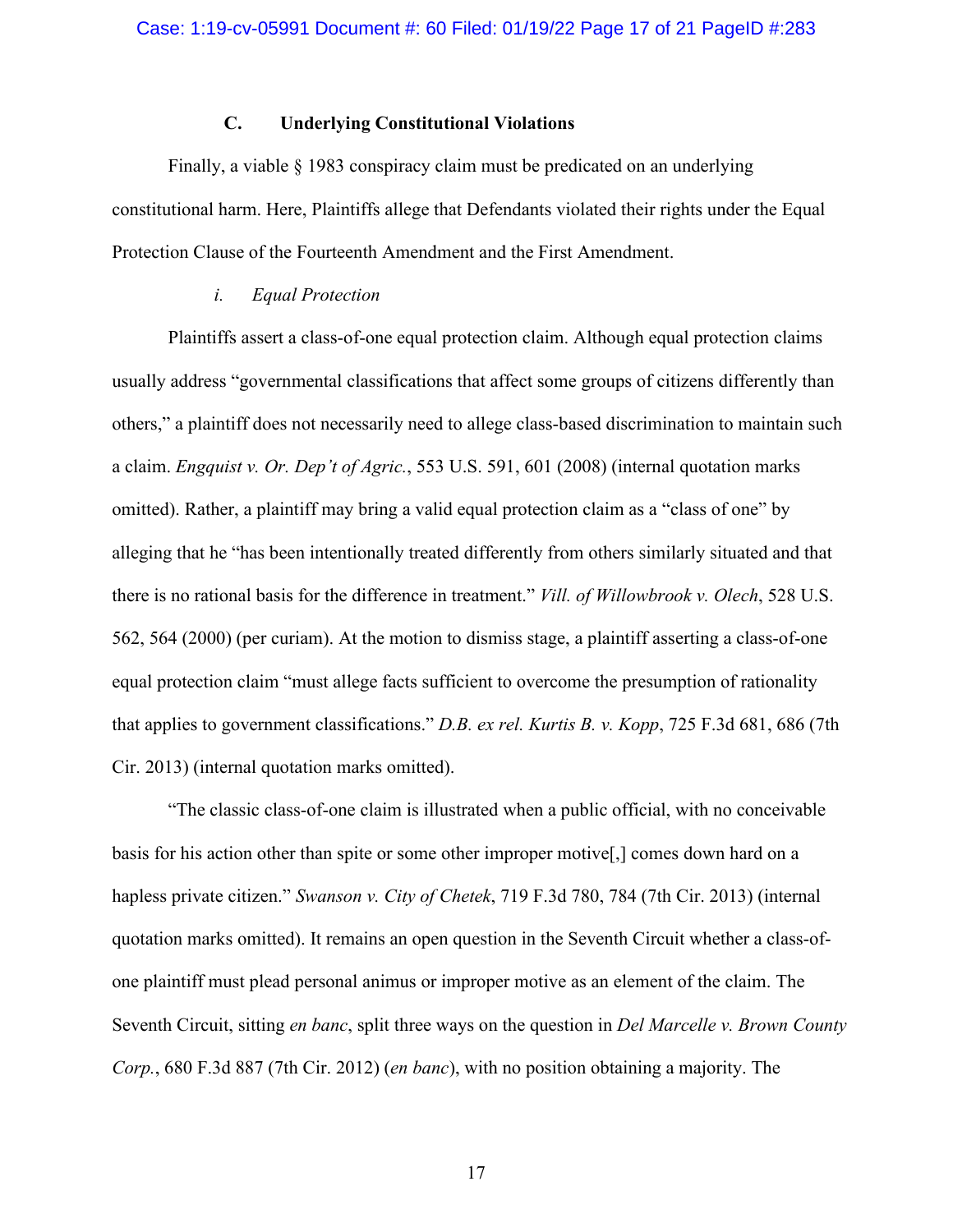#### Case: 1:19-cv-05991 Document #: 60 Filed: 01/19/22 Page 18 of 21 PageID #:284

plurality expressed that a plaintiff "should be required to plead and prove that the disparate treatment was motivated by personal ill will or other illegitimate purpose; that is, a purpose unrelated to public duty." *D.B. ex. rel Kurtis B.*, 725 F.3d at 685 (citing *Del Marcelle*, 680 F.3d at 888–900 (Posner, J.) (plurality opinion)). The dissent took the position that "personal animus or other improper motive is not an element of the claim but just one way to prove that the defendant's action lacked a rational basis." *Id.* (citing *Del Marcelle*, 680 F.3d at 905–18 (Wood, J., dissenting)). And one concurring judge "concluded that motive or intent 'has no role at all' in class-of-one litigation." *Id.* (quoting *Del Marcelle*, 680 F.3d at 900 (Easterbrook, C.J., concurring in the judgment)). This Court need not take sides on the split here because Plaintiffs allege both that Defendants' conduct was motivated by their personal animus toward Sypolt and that there was no rational basis for why Sypolt was treated differently.

Generally, a plaintiff will attempt to show the absence of a rational basis by identifying comparators—*i.e.*, similarly situated persons who were treated differently. *Miller v. City of Monona*, 784 F.3d 1113, 1120 (7th Cir. 2015). A similarly situated comparator is one that is "identical or directly comparable to the plaintiff in all material respects." *Id.* (internal quotation marks omitted). Where the plaintiff and the comparator share all the same principal characteristics but the comparator "received more favorable treatment, this may show there was no proper motivation for the disparate treatment." *Swanson*, 719 F.3d at 784. Here, Plaintiffs allege that three establishments were similarly situated to the two owned by Trudy's Café but received more favorable treatment from the IGB. (Am. Compl. ¶¶ 65–67.) Like Trudy's Café's Midlothian and Sauk Village establishments, each comparator was a restaurant and bar located in a commercial retail location a short distance away from one of the Trudy's Café establishments. (*Id.*) But while the Trudy's Café establishments waited over a year for the Board to take any action on their video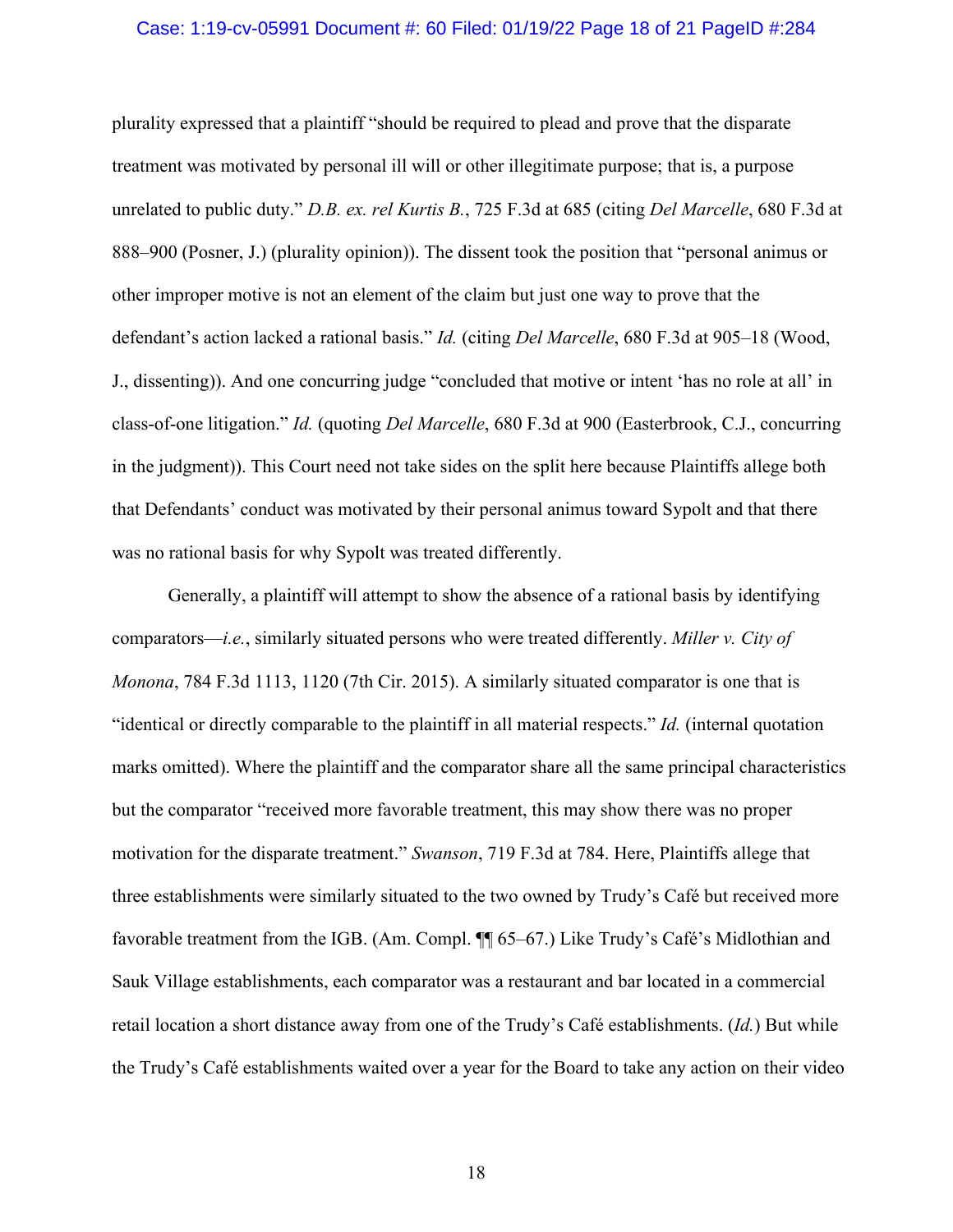#### Case: 1:19-cv-05991 Document #: 60 Filed: 01/19/22 Page 19 of 21 PageID #:285

gaming establishment license applications, all three comparators allegedly had their applications approved within a year of submission. (*Id.*) [6](#page-18-0)

For purposes of the motion to dismiss, the Court finds that Plaintiffs have sufficiently pleaded that their establishments were treated differently from similarly situated bars and restaurants. Further, nothing in the amended complaint reveals a rational basis for this differential treatment. To the contrary, Plaintiffs allege that, by Hobgood's own admission, the IGB was motivated by its anger at Sypolt for challenging its authority. Because Plaintiffs have pleaded a class-of-one equal protection claim, they may pursue a § 1983 conspiracy claim based on that theory.

### *ii. First Amendment*

Plaintiffs also allege that Defendants violated their rights under the First Amendment by treating their video gaming establishment license applications unfavorably in retaliation for Sypolt bringing the Windy City Promotions litigation. To state a First Amendment retaliation claim, a plaintiff must allege that: (1) they engaged in activity protected by the First Amendment; (2) they suffered a deprivation that would likely deter First Amendment activity in the future; and (3) the First Amendment activity was "at least a motivating factor" for the defendants' decision to take retaliatory action. *145 Fisk, LLC v. Nicklas*, 986 F.3d 759, 766 (7th Cir. 2021).

The Seventh Circuit has "recognized that a plaintiff's exercise of the First Amendment right to petition the government for the redress of grievances may qualify for the first prong of a First Amendment claim." *Id.* (internal quotation marks omitted). That right to petition "extends to the courts in general and applies to litigation in particular." *Id.* (internal quotation marks omitted).

<span id="page-18-0"></span><sup>6</sup> One comparator's application was approved within five months of submission; another received approval within about seventh months; and the third received approval within about nine months. (Am. Compl.  $\P\P$  65–67.)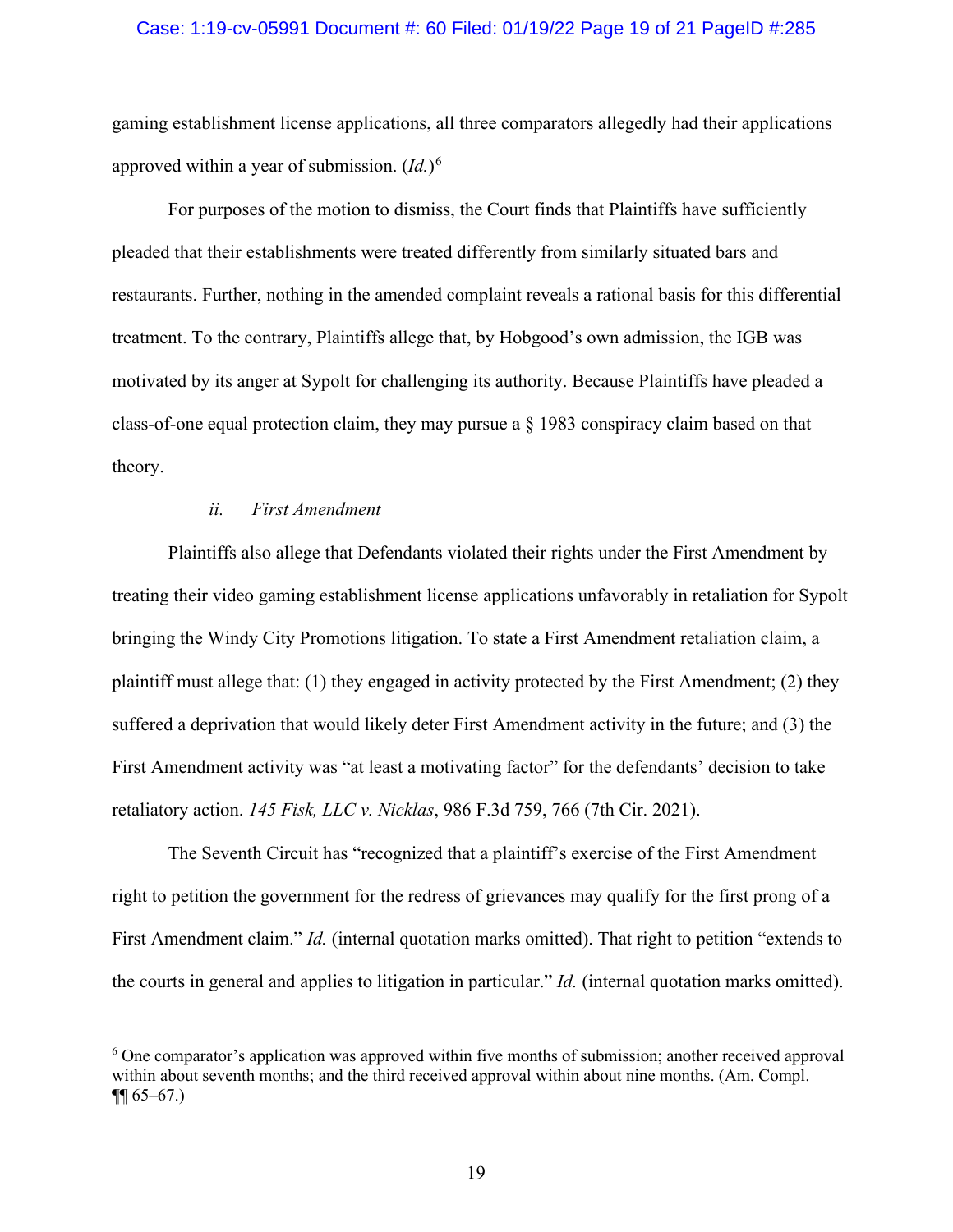#### Case: 1:19-cv-05991 Document #: 60 Filed: 01/19/22 Page 20 of 21 PageID #:286

Thus, Sypolt has alleged that he was engaged in protected First Amendment activity when he, acting through one of the companies he managed, sued the IGB.<sup>[7](#page-19-0)</sup>

In retaliation for Sypolt's protected activity, Defendants are alleged to have taken actions broadly designed to prevent Plaintiffs from receiving fair treatment from the IGB. By prolonging the Board's consideration of Plaintiffs' video gaming establishment license applications through unreasonable delays and pretextual denials, Defendants allegedly caused Plaintiffs to lose video gaming license revenue they would otherwise have earned had they been treated the same as an ordinary applicant. Plaintiffs claim, in essence, that Defendants' retaliation prevented Plaintiffs from participating in the video gaming industry. The resulting loss of revenue and business qualify as the type of deprivations that would likely deter Plaintiffs and others regulated by the IGB from challenging the IGB in court. Plaintiffs' allegations, if true, demonstrate that Sypolt's Windy City Promotions lawsuit was at least a motivating factor behind Defendants' retaliatory conduct. Plaintiffs have therefore adequately alleged that Defendants conspired to retaliate against Plaintiffs for exercising their First Amendment rights.

<span id="page-19-0"></span><sup>7</sup> Neither party addresses whether Plaintiffs can properly claim that their right of access to the courts was affected by retaliation related to a lawsuit filed by a third-party business entity based on Sypolt's common association with that third party and the Plaintiff businesses here. The Court expresses no view on that issue, and nothing in this opinion should be construed as precluding Defendants from raising it at a later stage.